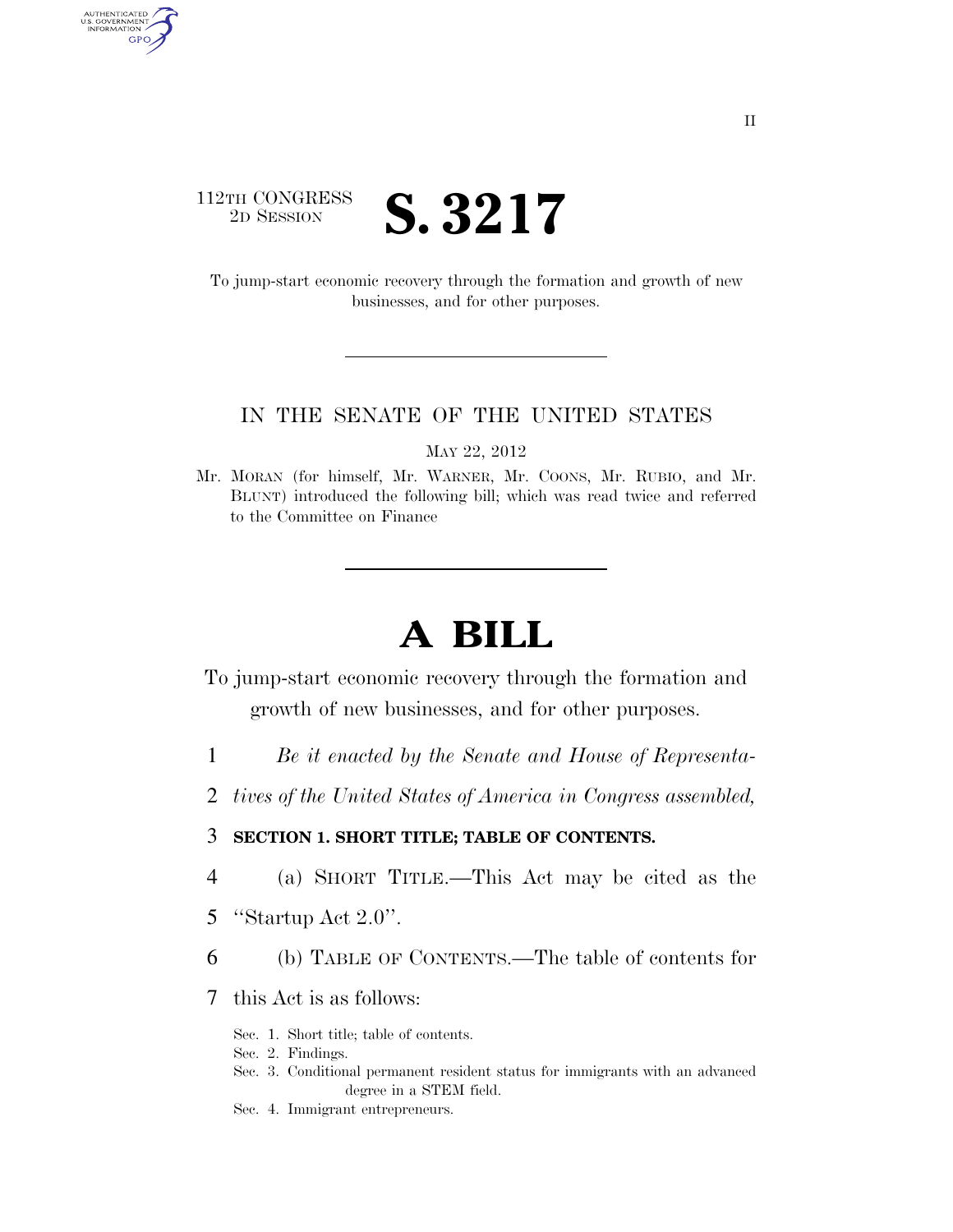|                | Sec. 5. Elimination of the per-country numerical limitation for employment-<br>based visas.<br>Sec. 6. Capital gains tax exemption for startup companies.<br>Sec. 7. Research credit for startup companies.<br>Sec. 8. Accelerated commercialization of taxpayer-funded research.<br>Sec. 9. Economic impact of major Federal agency rules. |
|----------------|---------------------------------------------------------------------------------------------------------------------------------------------------------------------------------------------------------------------------------------------------------------------------------------------------------------------------------------------|
|                | Sec. 10. Biennial State startup business report.<br>Sec. 11. New business formation report.<br>Sec. 12. Rescission of unspent Federal funds.                                                                                                                                                                                                |
| 1              | SEC. 2. FINDINGS.                                                                                                                                                                                                                                                                                                                           |
| $\overline{2}$ | Congress makes the following findings:                                                                                                                                                                                                                                                                                                      |
| 3              | (1) Achieving economic recovery will require the                                                                                                                                                                                                                                                                                            |
| 4              | formation and growth of new companies.                                                                                                                                                                                                                                                                                                      |
| 5              | $(2)$ Between 1980 and 2005, companies less                                                                                                                                                                                                                                                                                                 |
| 6              | than 5 years old accounted for nearly all net job cre-                                                                                                                                                                                                                                                                                      |
| 7              | ation in the United States.                                                                                                                                                                                                                                                                                                                 |
| 8              | (3) New firms in the United States create an                                                                                                                                                                                                                                                                                                |
| 9              | average of $3,000,000$ jobs per year.                                                                                                                                                                                                                                                                                                       |
| 10             | (4) To get Americans back to work, entre-                                                                                                                                                                                                                                                                                                   |
| 11             | preneurs must be free to innovate, create new com-                                                                                                                                                                                                                                                                                          |
| 12             | panies, and hire employees.                                                                                                                                                                                                                                                                                                                 |
| 13             | SEC. 3. CONDITIONAL PERMANENT RESIDENT STATUS FOR                                                                                                                                                                                                                                                                                           |
| 14             | IMMIGRANTS WITH AN ADVANCED DEGREE                                                                                                                                                                                                                                                                                                          |
| 15             | IN A STEM FIELD.                                                                                                                                                                                                                                                                                                                            |
| 16             | (a) IN GENERAL.—Chapter 2 of title II of the Immi-                                                                                                                                                                                                                                                                                          |
| 17             | gration and Nationality Act (8 U.S.C. 1181 et seq.) is                                                                                                                                                                                                                                                                                      |
| 18             | amended by inserting after section 216A the following:                                                                                                                                                                                                                                                                                      |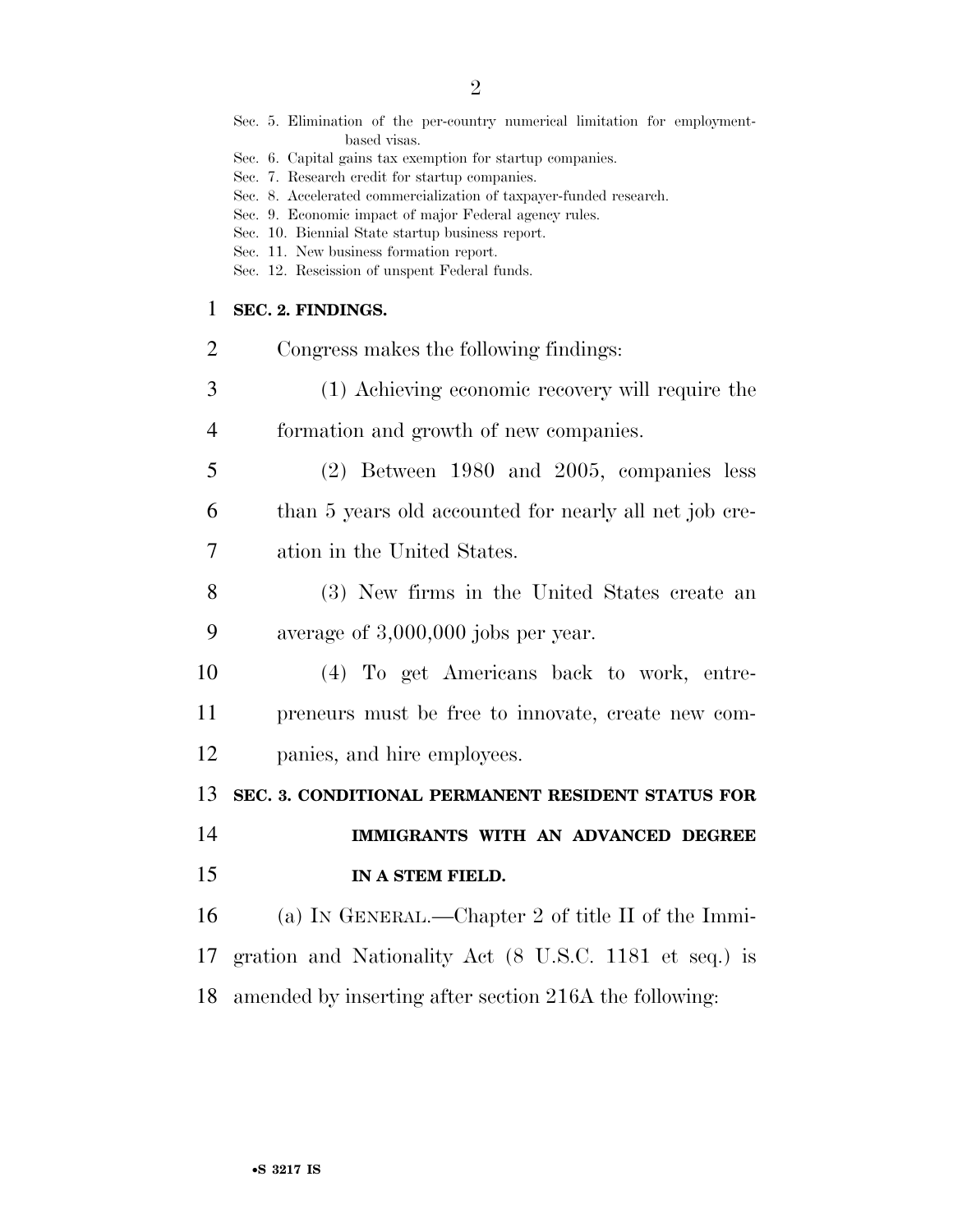# **''SEC. 216B. CONDITIONAL PERMANENT RESIDENT STATUS FOR ALIENS WITH AN ADVANCED DEGREE IN A STEM FIELD.**

 ''(a) IN GENERAL.—Notwithstanding any other pro- vision of this Act, the Secretary of Homeland Security may adjust the status of not more than 50,000 aliens who have earned a master's degree or a doctorate degree at an institution of higher education in a STEM field to that of an alien conditionally admitted for permanent residence and authorize each alien granted such adjustment of sta-tus to remain in the United States—

 $\frac{1}{2}$  (1) for up to 1 year after the expiration of the 13 alien's student visa under section  $101(a)(15)(F)(i)$  if the alien is diligently searching for an opportunity to become actively engaged in a STEM field; and

 $\mathcal{L}(2)$  indefinitely if the alien remains actively en-gaged in a STEM field.

 ''(b) APPLICATION FOR CONDITIONAL PERMANENT RESIDENT STATUS.—Every alien applying for a condi- tional permanent resident status under this section shall submit an application to the Secretary of Homeland Secu- rity before the expiration of the alien's student visa in such form and manner as the Secretary shall prescribe by regulation.

•**S 3217 IS** 25 "(c) INELIGIBILITY FOR FEDERAL GOVERNMENT AS-SISTANCE.—An alien granted conditional permanent resi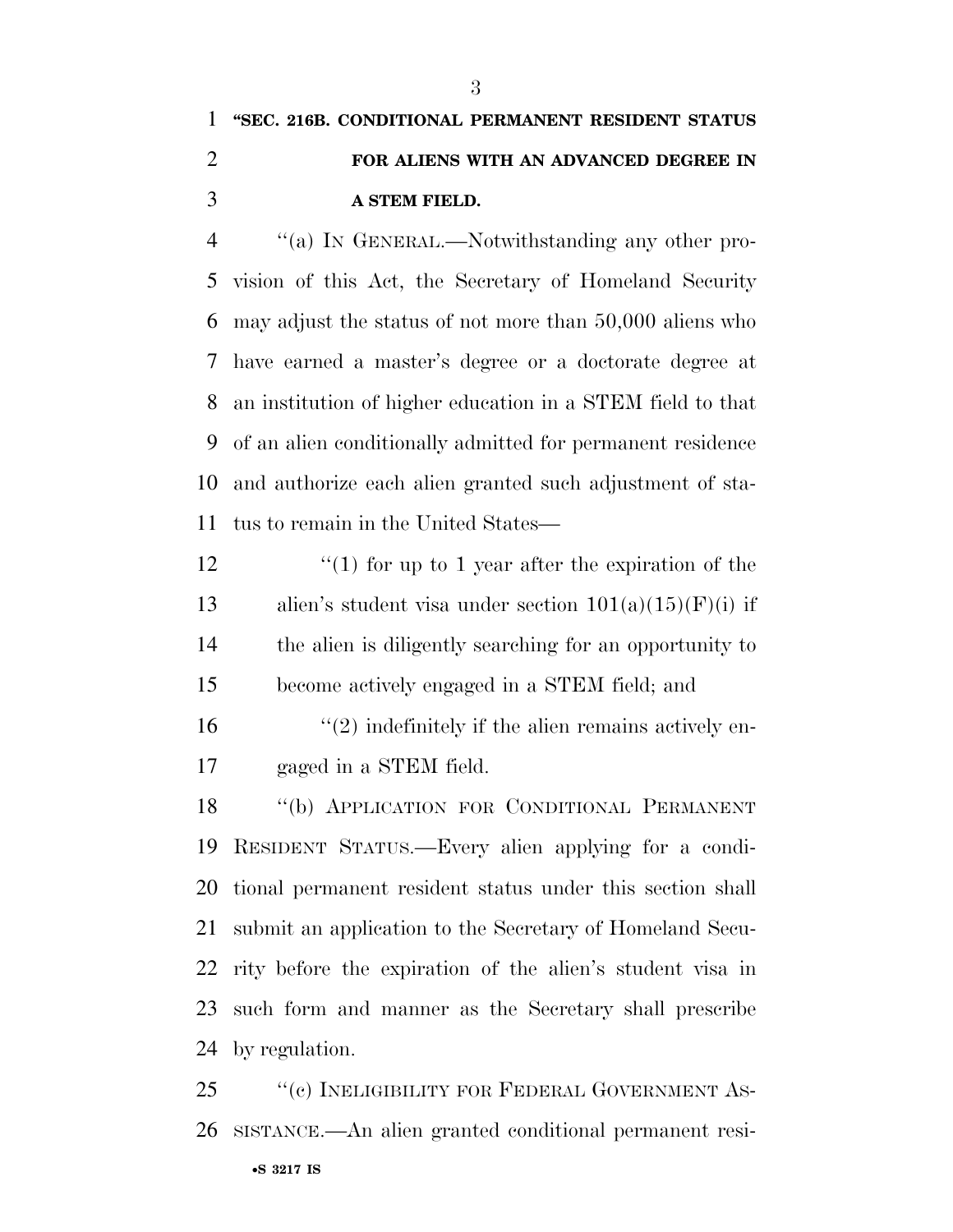dent status under this section shall not be eligible, while in such status, for—

3 "(1) any unemployment compensation (as de- fined in section 85(b) of the Internal Revenue Code of 1986); or

 ''(2) any Federal means-tested public benefit (as that term is used in section 403 of the Personal Responsibility and Work Opportunity Reconciliation Act of 1996 (8 U.S.C. 1613)).

10 "(d) EFFECT ON NATURALIZATION RESIDENCY RE- QUIREMENT.—An alien granted conditional permanent resident status under this section shall be deemed to have been lawfully admitted for permanent residence for pur- poses of meeting the 5-year residency requirement set 15 forth in section  $316(a)(1)$ .

 ''(e) REMOVAL OF CONDITION.—The Secretary of Homeland Security shall remove the conditional basis of an alien's conditional permanent resident status under this section on the date that is 5 years after the date such status was granted if the alien maintained his or her eligi-bility for such status during the entire 5-year period.

22 ""(f) DEFINITIONS.—In this section:

23 "(1) ACTIVELY ENGAGED IN A STEM FIELD. The term 'actively engaged in a STEM field'—

''(A) means—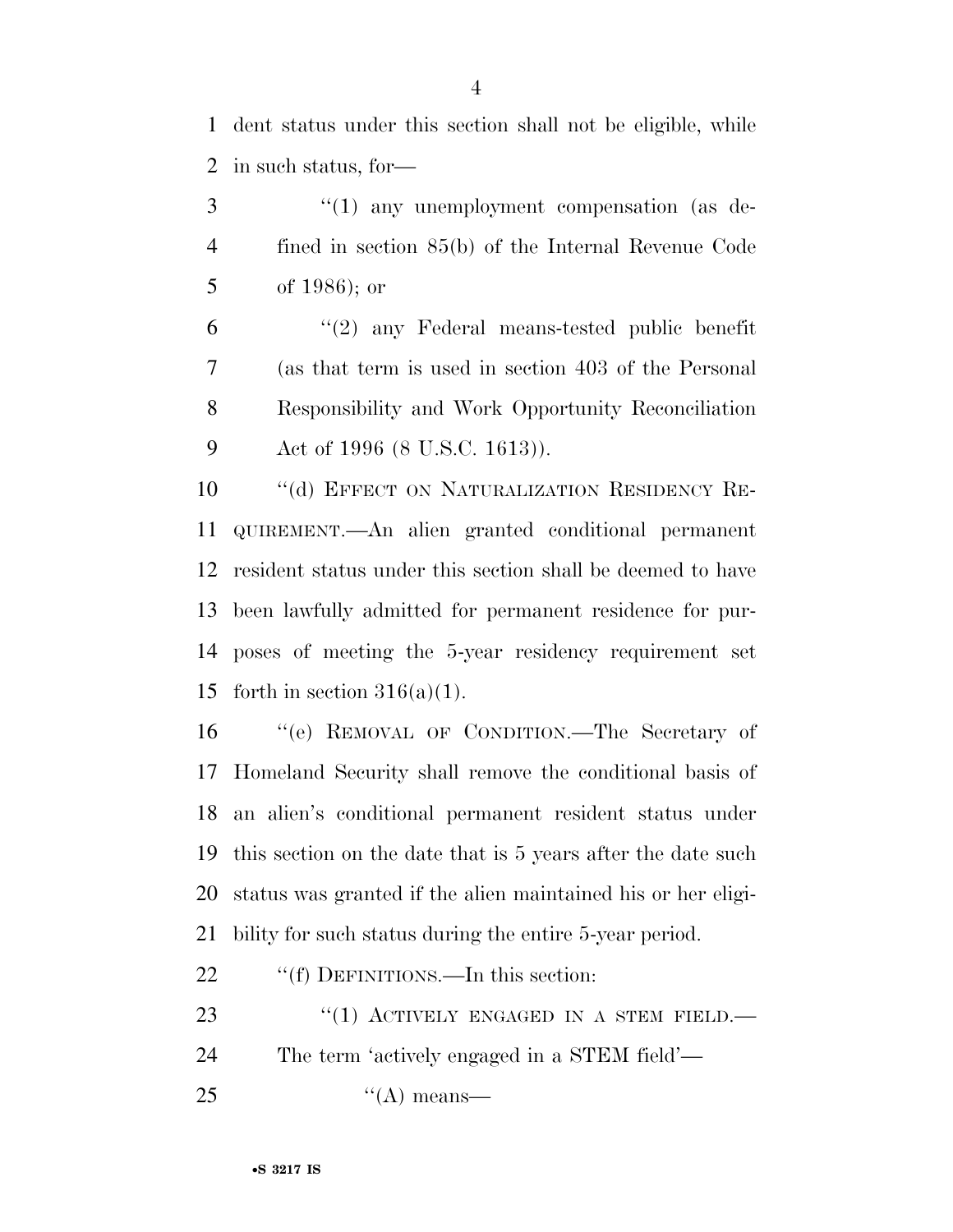''(i) gainfully employed in a for-profit business or nonprofit organization in the United States in a STEM field; 4 "(ii) teaching 1 or more STEM field courses at an institution of higher edu- cation; or ''(iii) employed by a Federal, State, or local government entity; and ''(B) includes any period of up to 6 months during which the alien does not meet the requirement under subparagraph (A) if such period was immediately preceded by a 1- year period during which the alien met the re- quirement under subparagraph (A). 15 "(2) INSTITUTION OF HIGHER EDUCATION.— The term 'institution of higher education' has the meaning given the term in section 101(a) of the Higher Education Act of 1965 (20 U.S.C. 1001(a)). 19 "(3) STEM FIELD.—The term 'STEM field' means any field of study or occupation included on

 the most recent STEM-Designated Degree Program List published in the Federal Register by the De- partment of Homeland Security (as described in sec-24 tion  $214.2(f)(11)(i)(C)(2)$  of title 8, Code of Federal Regulations).''.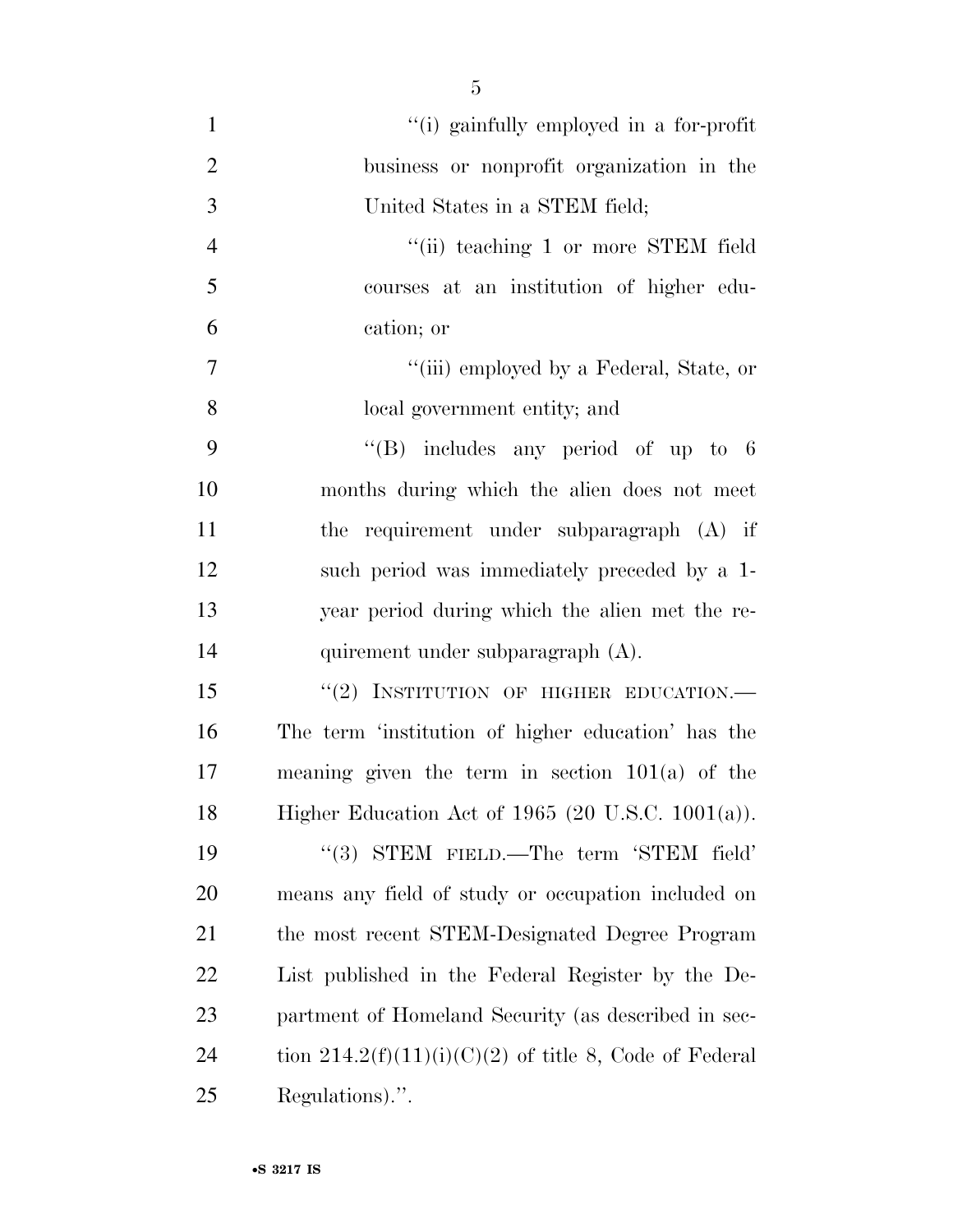(b) CLERICAL AMENDMENT.—The table of contents for the Immigration and Nationality Act (8 U.S.C. 1101 et seq.) is amended by inserting after the item relating to section 216A the following:

''Sec. 216B. Conditional permanent resident status for aliens with an advanced degree in a STEM field.''.

 (c) GOVERNMENT ACCOUNTABILITY OFFICE STUDY.—

 (1) IN GENERAL.—Not later than 3 years after the date of the enactment of this Act, the Comp- troller General of the United States shall submit to Congress a report on the alien college graduates granted immigrant status under section 216B of the Immigration and Nationality Act, as added by sub-section (a).

 (2) CONTENTS.—The report described in para-graph (1) shall include—

 (A) the number of aliens described in para- graph (1) who have earned a master's degree, broken down by the number of such degrees in science, technology, engineering, and mathe-matics;

 (B) the number of aliens described in paragraph (1) who have earned a doctorate de-gree, broken down by the number of such de-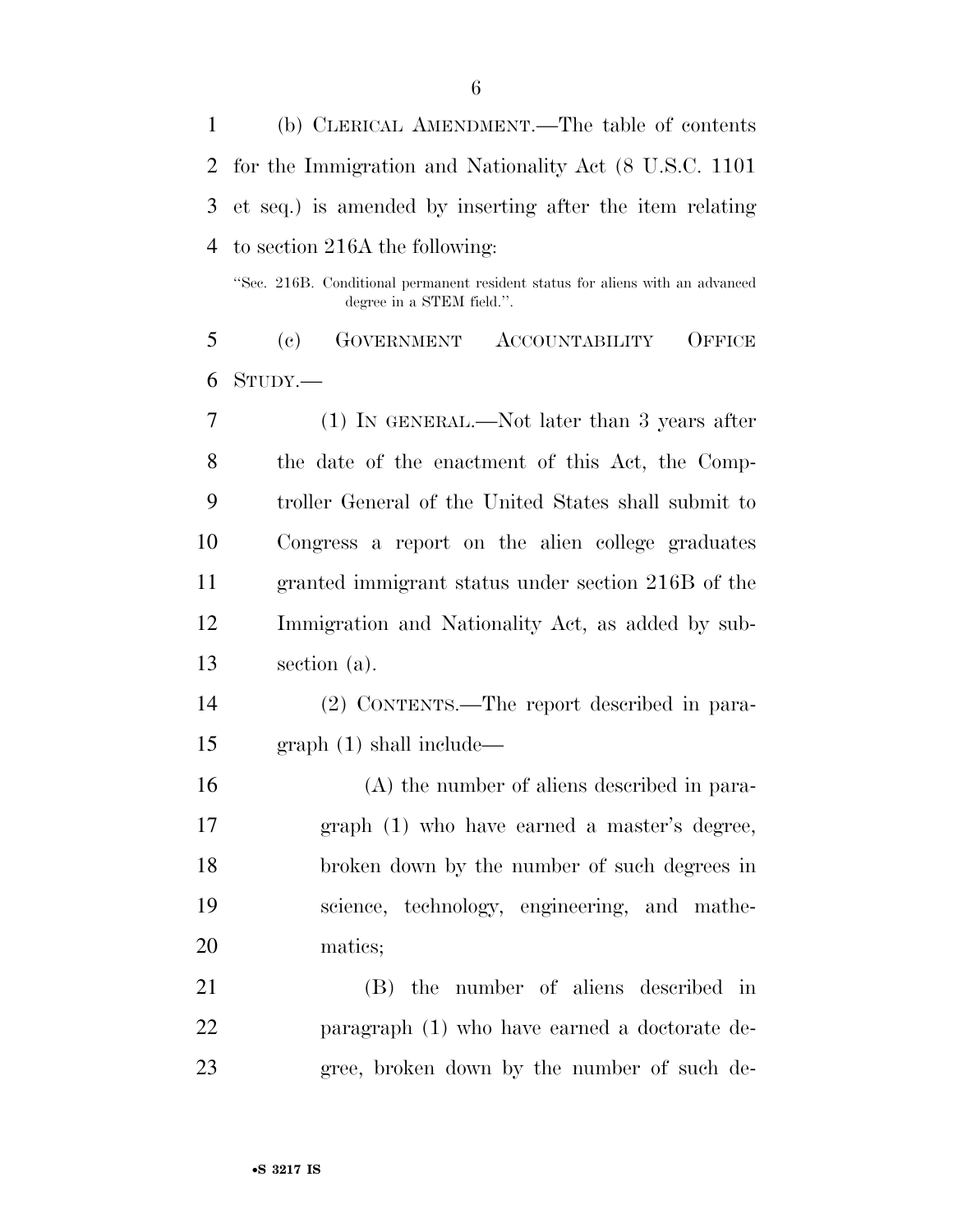| $\mathbf{1}$   | grees in science, technology, engineering, and       |
|----------------|------------------------------------------------------|
| $\overline{2}$ | mathematics;                                         |
| 3              | (C) the number of aliens described in para-          |
| $\overline{4}$ | $graph (1)$ who have founded a business in the       |
| 5              | United States in a STEM field;                       |
| 6              | (D) the number of aliens described in                |
| 7              | paragraph (1) who are employed in the United         |
| 8              | States in a STEM field, broken down by em-           |
| 9              | ployment sector (for profit, nonprofit, or gov-      |
| 10             | ernment); and                                        |
| 11             | (E) the number of aliens described in para-          |
| 12             | $graph(1)$ who are employed by an institution of     |
| 13             | higher education.                                    |
| 14             | (3) DEFINITIONS.—The terms "institution of           |
| 15             | higher education" and "STEM field" have the          |
| 16             | meaning given such terms in section $216B(f)$ of the |
| 17             | Immigration and Nationality Act, as added by sub-    |
| 18             | section (a).                                         |
| 19             | SEC. 4. IMMIGRANT ENTREPRENEURS.                     |
| 20             | (a) QUALIFIED ALIEN ENTREPRENEURS.                   |
| 21             | (1) ADMISSION AS IMMIGRANTS.—Chapter 1 of            |
| 22             | title II of the Immigration and Nationality Act (8)  |
| 23             | U.S.C. 1151 et seq.) is amended by adding at the     |
| 24             | end the following:                                   |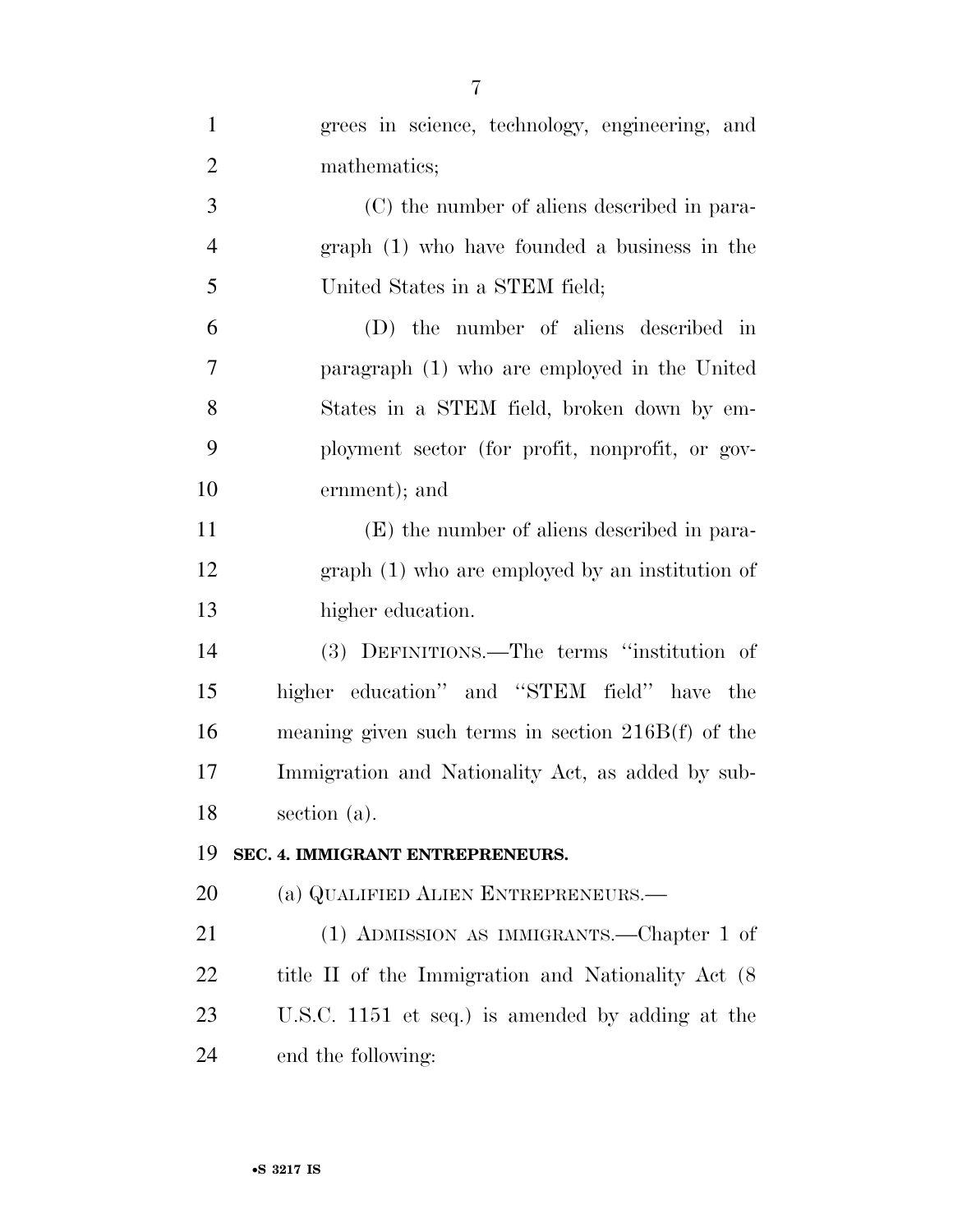#### **''SEC. 210A. QUALIFIED ALIEN ENTREPRENEURS.**

 ''(a) ADMISSION AS IMMIGRANTS.—The Secretary of Homeland Security, in accordance with the provisions of this section and section 216A, may issue a conditional im- migrant visa to not more than 75,000 qualified alien en-trepreneurs.

 ''(b) APPLICATION FOR CONDITIONAL PERMANENT RESIDENT STATUS.—Every alien applying for a condi- tional immigrant visa under this section shall submit an application to the Secretary of Homeland Security in such form and manner as the Secretary shall prescribe by regu-lation.

13 "(c) REVOCATION.—If, during the 4-year period be- ginning on the date that an alien is granted a visa under this section, the Secretary of Homeland Security deter- mines that such alien is no longer a qualified alien entre-preneur, the Secretary shall—

- 18  $\frac{1}{2}$  (1) revoke such visa; and
- 19  $\frac{1}{2}$  notify the alien that the alien—

20 "(A) may voluntarily depart from the United States in accordance to section 240B; or  $\text{``(B)}$  will be subject to removal proceedings under section 240 if the alien does not depart from the United States not later than 6 months after receiving such notification.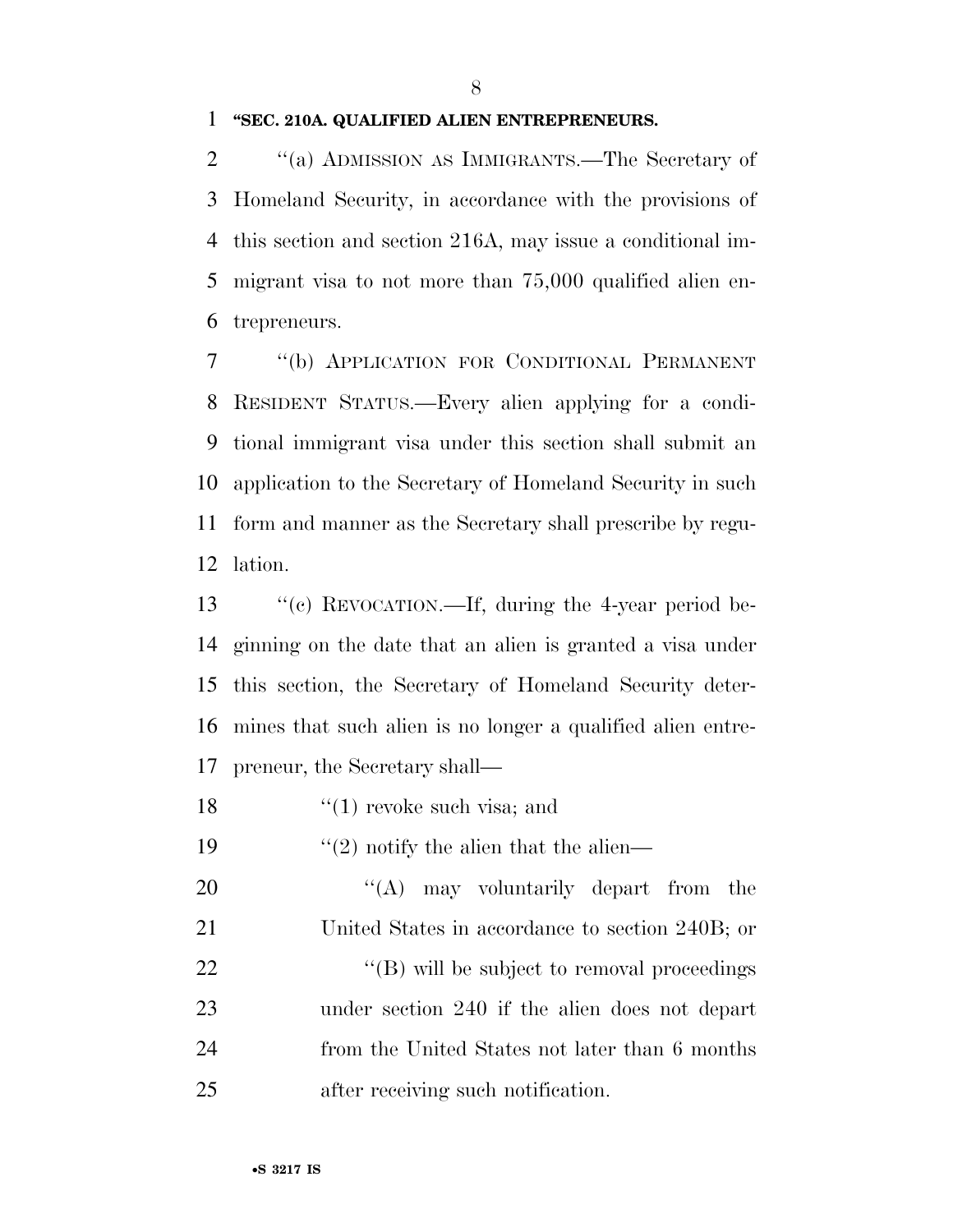''(d) REMOVAL OF CONDITIONAL BASIS.—The Sec- retary of Homeland Security shall remove the conditional basis of the status of an alien issued an immigrant visa under this section on that date that is 4 years after the date on which such visa was issued if such visa was not revoked pursuant to subsection (c).

''(e) DEFINITIONS.—In this section:

8 "(1) FULL-TIME EMPLOYEE.—The term 'full- time employee' means a United States citizen or legal permanent resident who is paid by the new business entity registered by a qualified alien entre- preneur at a rate that is comparable to the median income of employees in the region.

 $(2)$  INSTITUTION OF HIGHER EDUCATION. The term 'institution of higher education' has the meaning given the term in section 101(a) of the Higher Education Act of 1965 (20 U.S.C. 1001(a)). 18 "(3) QUALIFIED ALIEN ENTREPRENEUR.—The term 'qualified alien entrepreneur' means an alien who—  $\langle (A)$  at the time the alien applies for an

22 immigrant visa under this section—

23 ''(i) is lawfully present in the United States; and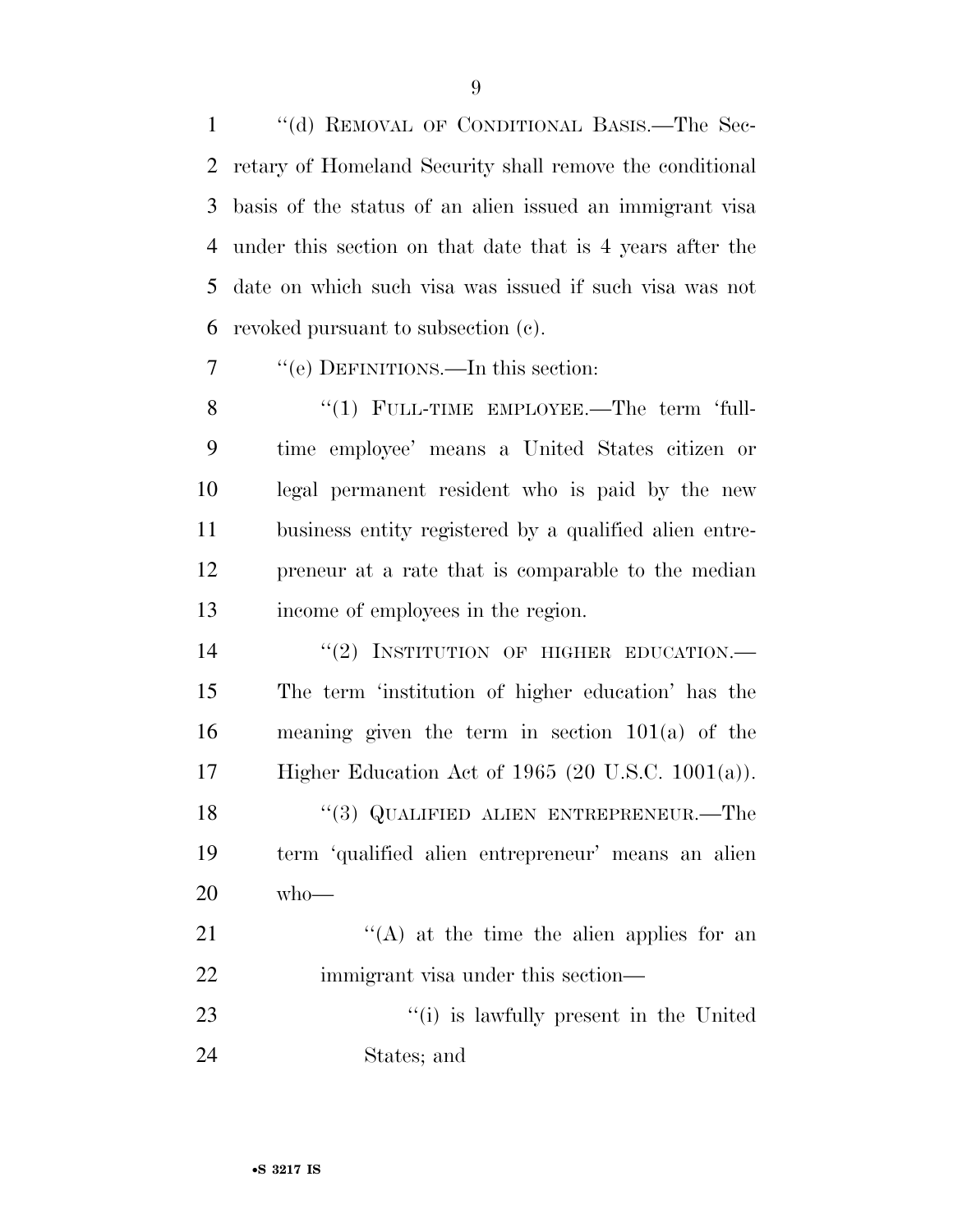| $\mathbf{1}$   | $``(ii)(I)$ holds a nonimmigrant visa              |
|----------------|----------------------------------------------------|
| $\mathbf{2}$   | pursuant to section $101(a)(15)(H)(i)(b)$ ; or     |
| 3              | "(II) has completed or will complete a             |
| $\overline{4}$ | graduate level degree in a STEM field              |
| 5              | from an institution of higher education;           |
| 6              | "(B) during the 1-year period beginning on         |
| 7              | the date the alien is granted a visa under this    |
| 8              | section-                                           |
| 9              | "(i) registers at least 1 new business             |
| 10             | entity in a State;                                 |
| 11             | "(ii) employs, at such business entity             |
| 12             | in the United States, at least 2 full-time         |
| 13             | employees who are not relatives of the             |
| 14             | alien; and                                         |
| 15             | "(iii) invests, or raises capital invest-          |
| 16             | ment of, not less than \$100,000 in such           |
| 17             | business entity; and                               |
| 18             | $\lq\lq$ during the 3-year period beginning on     |
| 19             | the last day of the 1-year period described in     |
| 20             | paragraph $(2)$ , employs, at such business entity |
| 21             | in the United States, an average of at least 5     |
| 22             | full-time employees who are not relatives of the   |
| 23             | alien.                                             |
| 24             | "(4) STEM FIELD.—The term 'STEM field'             |
| 25             | means any field of study or occupation included on |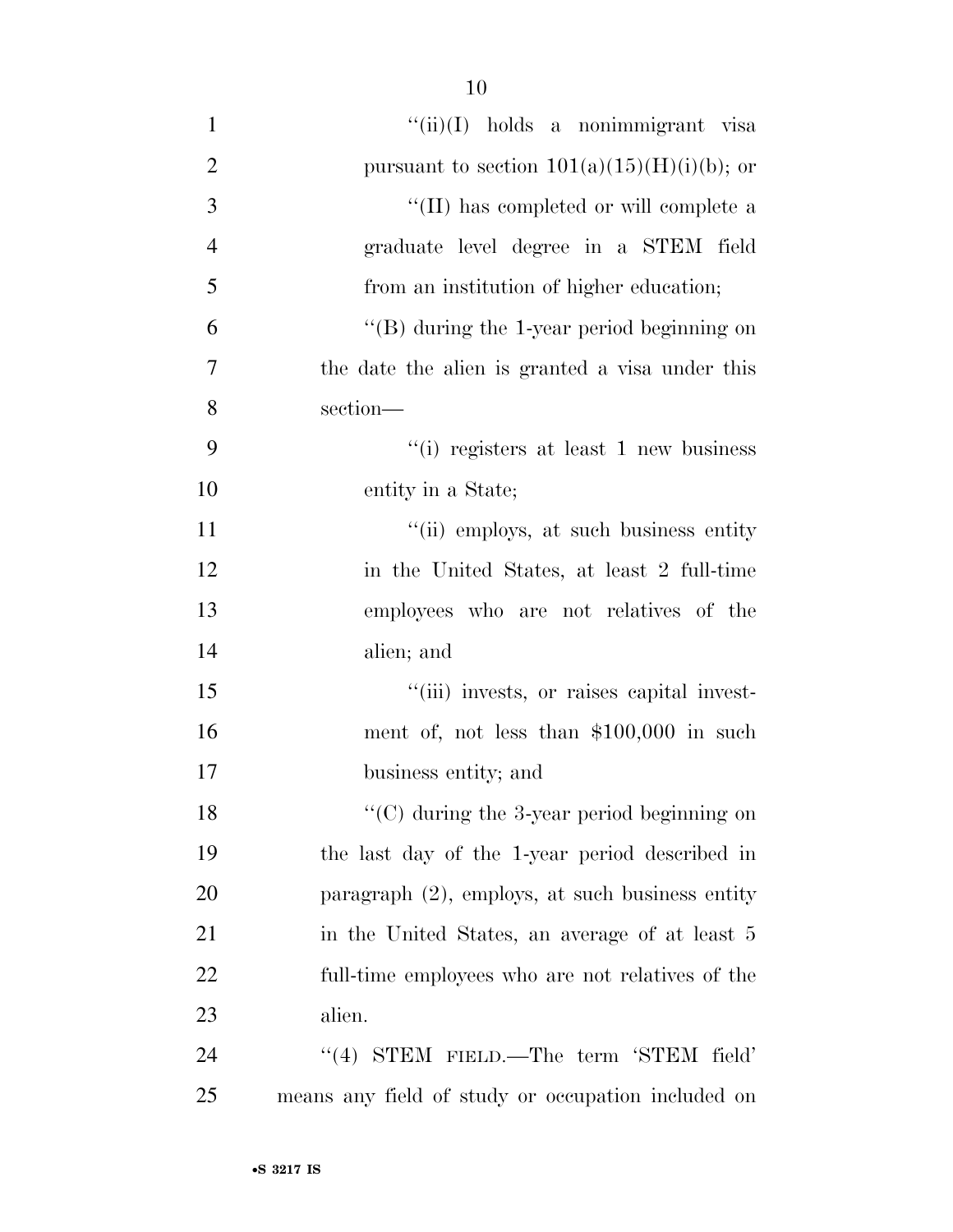| $\mathbf{1}$   | the most recent STEM-Designated Degree Program           |
|----------------|----------------------------------------------------------|
| $\overline{2}$ | List published in the Federal Register by the De-        |
| 3              | partment of Homeland Security (as described in sec-      |
| $\overline{4}$ | tion $214.2(f)(11)(i)(C)(2)$ of title 8, Code of Federal |
| 5              | Regulations).".                                          |
| 6              | (2) TABLE OF CONTENTS AMENDMENT.—The                     |
| 7              | table of contents in the first section of the Immigra-   |
| $8\,$          | tion and Nationality Act (8 U.S.C. 1101 et seq.) is      |
| 9              | amended by adding after the item relating to section     |
| 10             | 210 the following:                                       |
|                | "Sec. 210A. Qualified alien entrepreneurs.".             |
| 11             | CONDITIONAL PERMANENT RESIDENT<br>STA-<br>(b)            |
| 12             | TUS.—Section 216A of the Immigration and Nationality     |
| 13             | Act $(8 \text{ U.S.C. } 1186b)$ is amended—              |
| 14             | (1) by striking "Attorney General" each place            |
| 15             | such term appears and inserting "Secretary of            |
| 16             | Homeland Security";                                      |
| 17             | (2) in subsection (b)(1)(C), by striking                 |
| 18             | " $203(b)(5)$ ," and inserting " $203(b)(5)$ or 210A, as |
| 19             | appropriate,";                                           |
| <b>20</b>      | $(3)$ in subsection $(e)(1)$ , by striking "alien en-    |
| 21             | trepreneur must" each place such term appears and        |
| <u>22</u>      | inserting "alien entrepreneur shall";                    |
| 23             | (4) in subsection (d)(1)(B), by striking the pe-         |
| 24             | riod at the end and inserting "or 210A, as appro-        |
| 25             | priate."; and                                            |
|                |                                                          |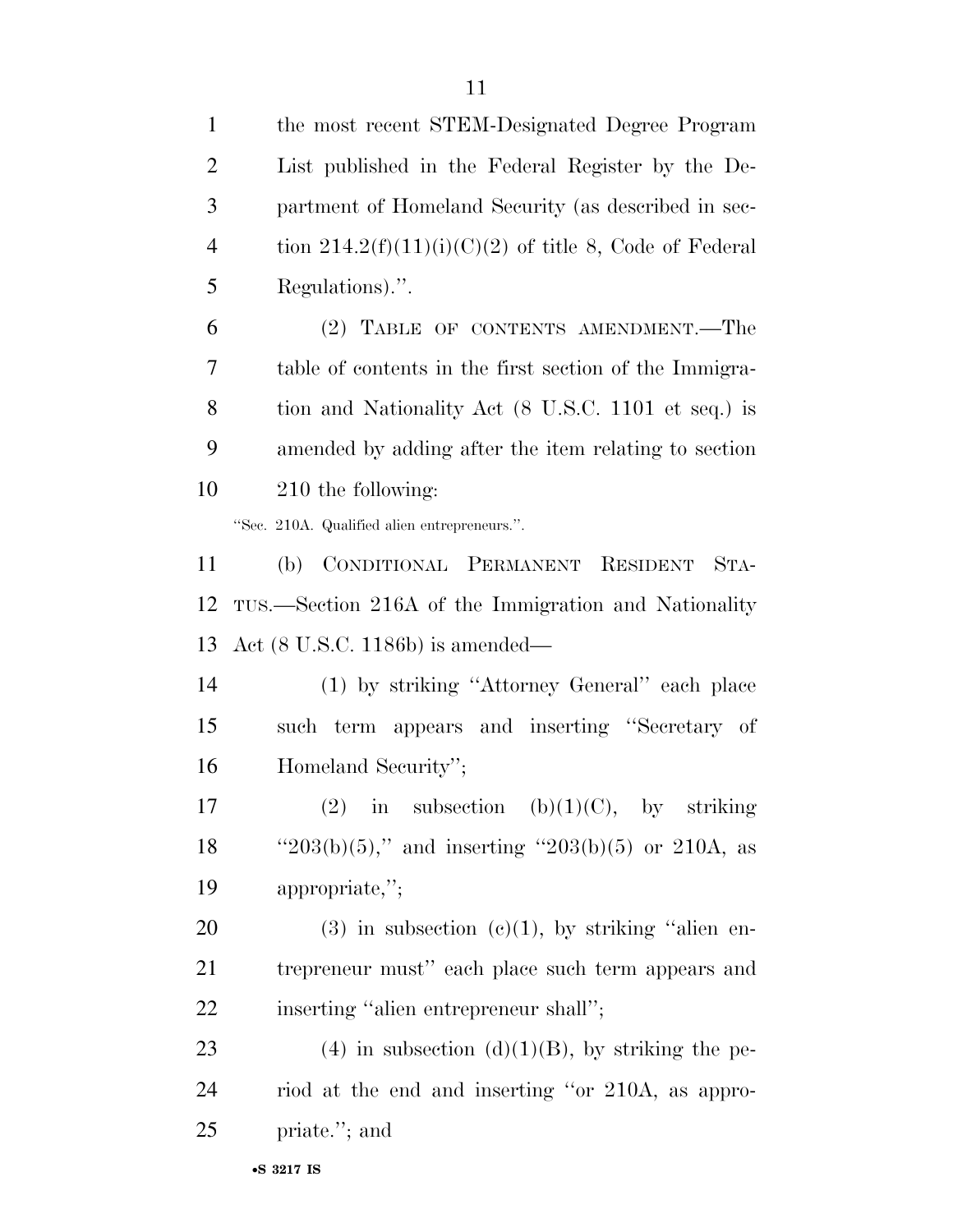1 (5) in subsection  $(f)(1)$ , by striking the period 2 at the end and inserting "or 210A.". (c) GOVERNMENT ACCOUNTABILITY OFFICE STUDY.— (1) IN GENERAL.—Not later than 3 years after the date of the enactment of this Act, the Comp- troller General of the United States shall submit to Congress a report on the qualified alien entre- preneurs granted immigrant status under section 210A of the Immigration and Nationality Act, as added by subsection (a). (2) CONTENTS.—The report described in para- graph (1) shall include information regarding— (A) the number of qualified alien entre- preneurs who have received immigrant status under section 210A of the Immigration and Na- tionality Act, as added by subsection (a), listed by country of origin; (B) the localities in which such qualified alien entrepreneurs have initially settled; (C) whether such qualified alien entre- preneurs generally remain in the localities in 23 which they initially settle;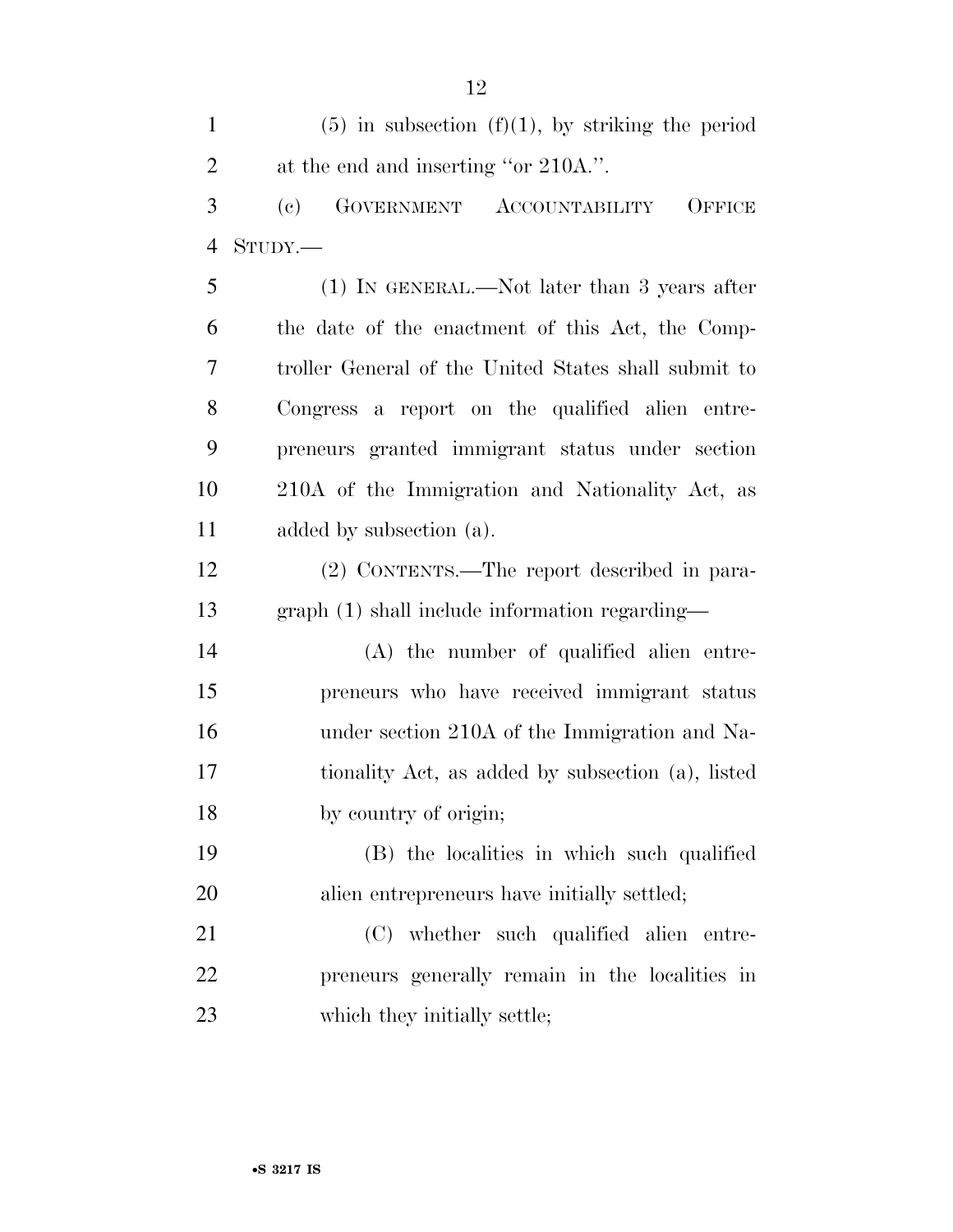| $\mathbf{1}$   | (D) the types of commercial enterprises                         |
|----------------|-----------------------------------------------------------------|
| $\overline{2}$ | that such qualified alien entrepreneurs have es-                |
| 3              | tablished; and                                                  |
| $\overline{4}$ | (E) the types and number of jobs created                        |
| 5              | by such qualified alien entrepreneurs.                          |
| 6              | SEC. 5. ELIMINATION OF THE PER-COUNTRY NUMERICAL                |
| $\overline{7}$ | <b>LIMITATION</b><br><b>FOR</b><br><b>EMPLOYMENT-BASED</b>      |
| 8              | VISAS.                                                          |
| 9              | (a) IN GENERAL.—Section $202(a)(2)$ of the Immi-                |
| 10             | gration and Nationality Act $(8 \text{ U.S.C. } 1152(a)(2))$ is |
| 11             | amended—                                                        |
| 12             | $(1)$ in the paragraph heading, by striking "AND                |
| 13             | EMPLOYMENT-BASED";                                              |
| 14             | $(2)$ by striking " $(3)$ , $(4)$ , and $(5)$ ," and insert-    |
| 15             | ing $(3)$ and $(4)$ ,";                                         |
| 16             | $(3)$ by striking "subsections $(a)$ and $(b)$ of sec-          |
| 17             | tion $203$ " and inserting "section $203(a)$ ";                 |
| 18             | $(4)$ by striking "7" and inserting "15"; and                   |
| 19             | (5) by striking "such subsections" and inserting                |
| 20             | "such section".                                                 |
| 21             | (b) CONFORMING AMENDMENTS.—Section 202 of the                   |
| 22             | Immigration and Nationality Act (8 U.S.C. 1152) is              |
| 23             | amended—                                                        |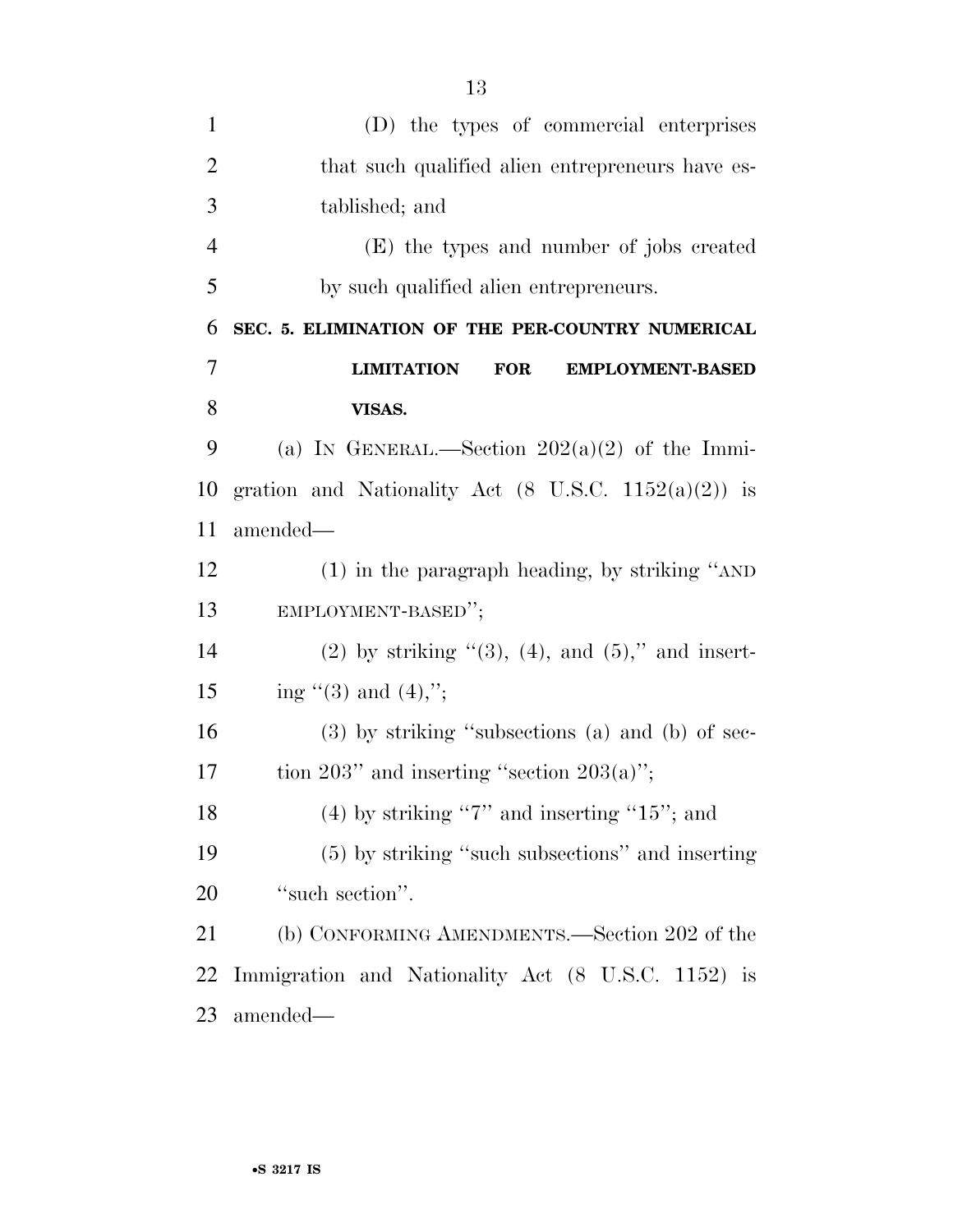3  $"section 203(a)";$ 

- 4 (2) by striking subsection  $(a)(5)$ ; and
- (3) by amending subsection (e) to read as fol-lows:

 ''(e) SPECIAL RULES FOR COUNTRIES AT CEILING.— If it is determined that the total number of immigrant visas made available under section 203(a) to natives of any single foreign state or dependent area will exceed the 11 numerical limitation specified in subsection  $(a)(2)$  in any fiscal year, in determining the allotment of immigrant visa numbers to natives under section 203(a), visa numbers with respect to natives of that state or area shall be allo- cated (to the extent practicable and otherwise consistent with this section and section 203) in a manner so that, except as provided in subsection (a)(4), the proportion of the visa numbers made available under each of paragraphs 19 (1) through (4) of section  $203(a)$  is equal to the ratio of the total number of visas made available under the respec- tive paragraph to the total number of visas made available under section 203(a).''.

 (c) COUNTRY-SPECIFIC OFFSET.—Section 2 of the Chinese Student Protection Act of 1992 (8 U.S.C. 1255 note) is amended—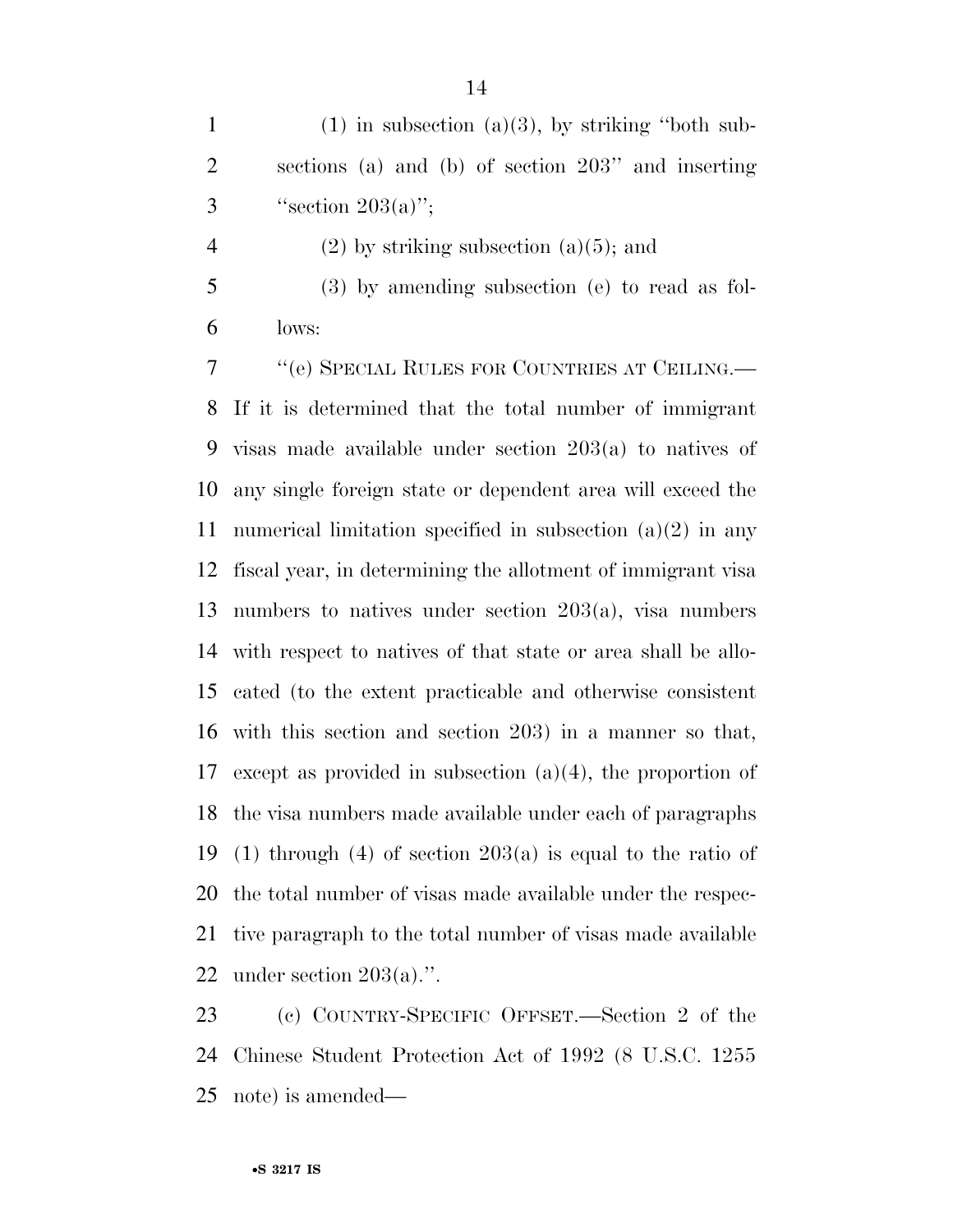(1) in subsection (a), by striking ''subsection 2 (e))" and inserting "subsection  $(d)$ "; and (2) by striking subsection (d) and redesignating subsection (e) as subsection (d). (d) EFFECTIVE DATE.—The amendments made by this section shall take effect as if enacted on September 30, 2011, and shall apply to fiscal years beginning with fiscal year 2012. (e) TRANSITION RULES FOR EMPLOYMENT-BASED IMMIGRANTS.— (1) IN GENERAL.—Subject to the succeeding paragraphs of this subsection and notwithstanding title II of the Immigration and Nationality Act (8 U.S.C. 1151 et seq.), the following rules shall apply: (A) For fiscal year 2012, 15 percent of the immigrant visas made available under each of paragraphs (2) and (3) of section 203(b) of 18 such Act (8 U.S.C. 1153(b)) shall be allotted to immigrants who are natives of a foreign state or dependent area that was not one of the two states with the largest aggregate numbers of natives obtaining immigrant visas during fiscal year 2010 under such paragraphs.

 (B) For fiscal year 2013, 10 percent of the immigrant visas made available under each of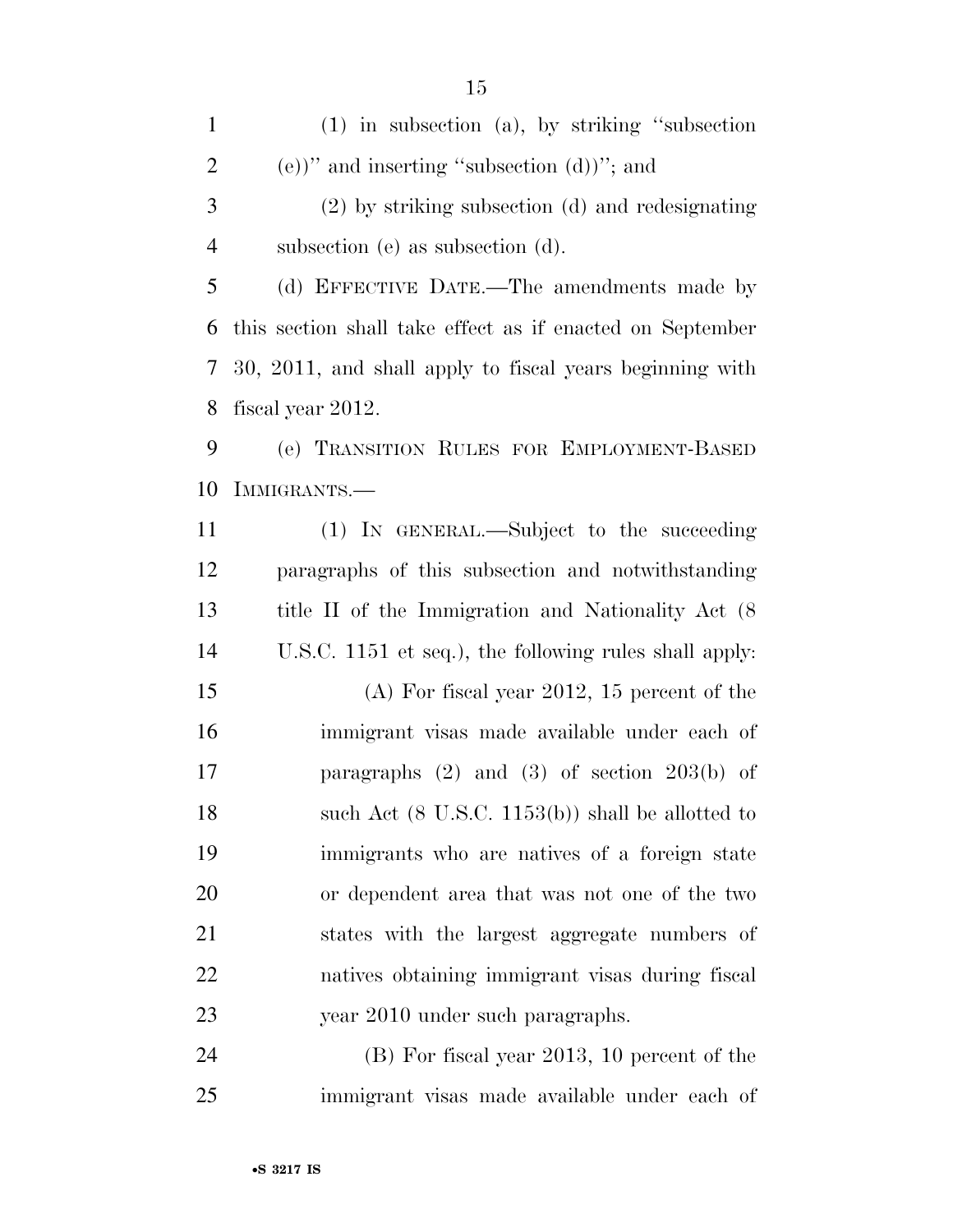such paragraphs shall be allotted to immigrants who are natives of a foreign state or dependent area that was not one of the two states with the largest aggregate numbers of natives obtaining immigrant visas during fiscal year 2011 under such paragraphs. (C) For fiscal year 2014, 10 percent of the immigrant visas made available under each of such paragraphs shall be allotted to immigrants who are natives of a foreign state or dependent area that was not one of the two states with the largest aggregate numbers of natives obtaining immigrant visas during fiscal year 2012 under such paragraphs. (2) PER-COUNTRY LEVELS.— (A) RESERVED VISAS.—With respect to the visas reserved under each of subparagraphs (A) through (C) of paragraph (1), the number of such visas made available to natives of any single foreign state or dependent area in the ap- propriate fiscal year may not exceed 25 percent (in the case of a single foreign state) or 2 per-

cent (in the case of a dependent area) of the

24 total number of such visas.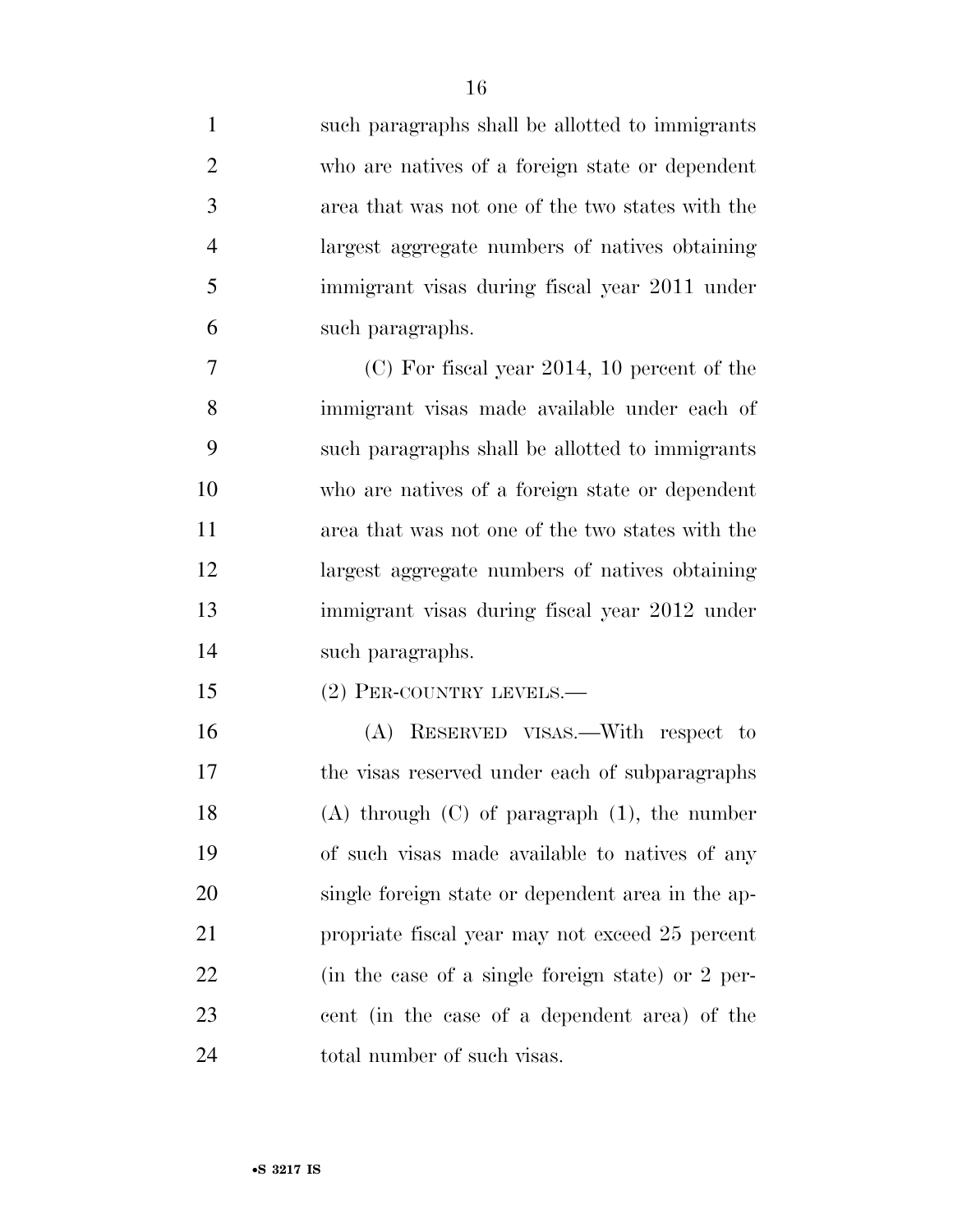(B) UNRESERVED VISAS.—With respect to 2 the immigrant visas made available under each of paragraphs (2) and (3) of section 203(b) of such Act (8 U.S.C. 1153(b)) and not reserved under paragraph (1), for each of fiscal years 2012, 2013, and 2014, not more than 85 per- cent shall be allotted to immigrants who are na-8 tives of any single foreign state.

 (3) SPECIAL RULE TO PREVENT UNUSED VISAS.—If, with respect to fiscal year 2012, 2013, or 2014, the operation of paragraphs (1) and (2) of this subsection would prevent the total number of immigrant visas made available under paragraph (2) or (3) of section 203(b) of such Act (8 U.S.C. 1153(b)) from being issued, such visas may be issued during the remainder of such fiscal year with- out regard to paragraphs (1) and (2) of this sub-section.

 (4) RULES FOR CHARGEABILITY.—Section 202(b) of the Immigration and Nationality Act (8 U.S.C. 1152(b)) shall apply in determining the for- eign state to which an alien is chargeable for pur-poses of this subsection.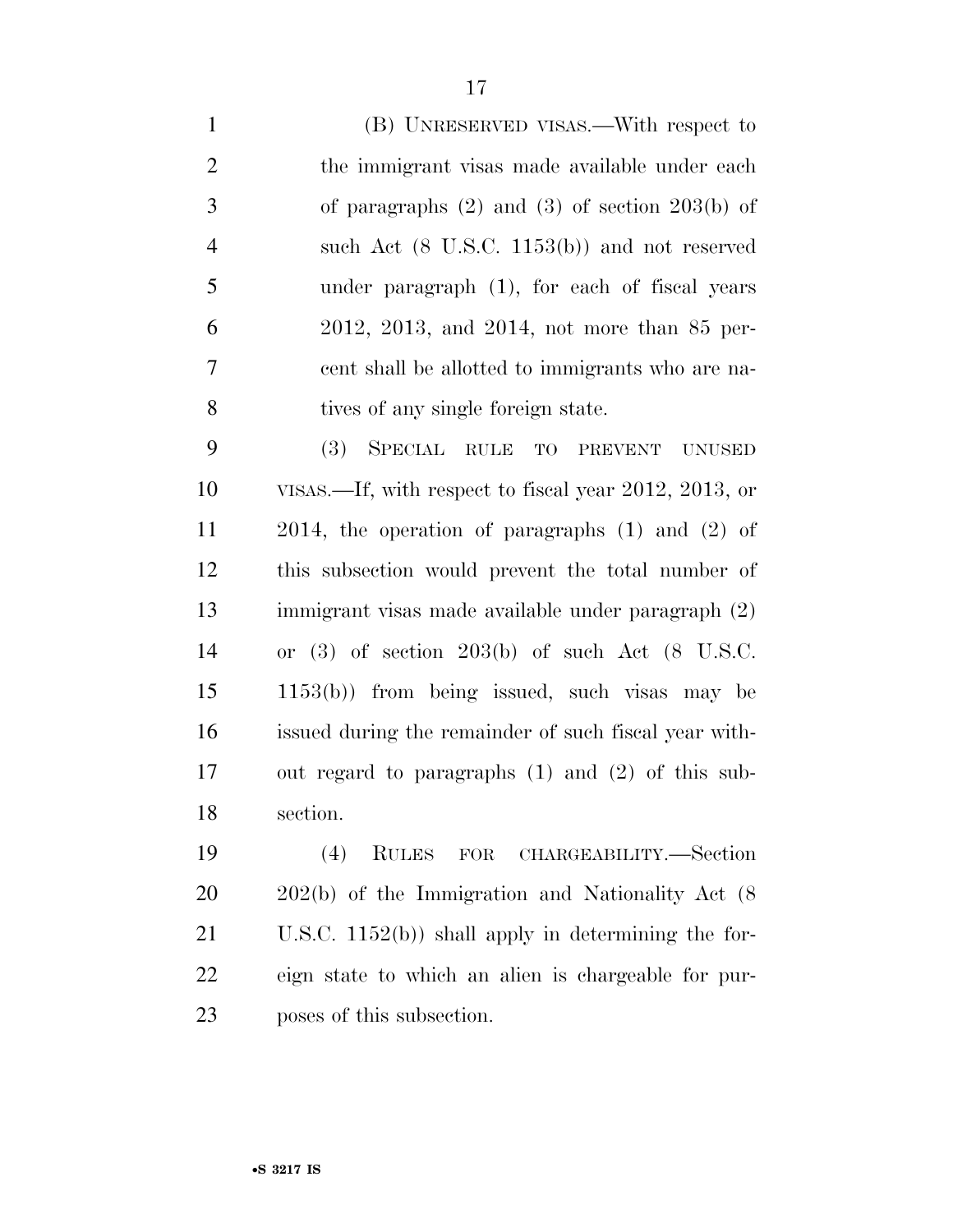| $\mathbf{1}$   | SEC. 6. CAPITAL GAINS TAX EXEMPTION FOR STARTUP            |
|----------------|------------------------------------------------------------|
| $\overline{2}$ | <b>COMPANIES.</b>                                          |
| 3              | (a) PERMANENT FULL EXCLUSION.—                             |
| $\overline{4}$ | $(1)$ IN GENERAL.—Subsection $(a)$ of section              |
| 5              | 1202 of the Internal Revenue Code of 1986 is               |
| 6              | amended to read as follows:                                |
| 7              | "(a) EXCLUSION.—In the case of a taxpayer other            |
| 8              | than a corporation, gross income shall not include 100     |
| 9              | percent of any gain from the sale or exchange of qualified |
| 10             | small business stock held for more than 5 years.".         |
| 11             | (2) CONFORMING AMENDMENTS.-                                |
| 12             | $(A)$ The heading for section 1202 of such                 |
| 13             | Code is amended by striking " <b>PARTIAL</b> ".            |
| 14             | $(B)$ The item relating to section 1202 in                 |
| 15             | the table of sections for part I of subchapter P           |
| 16             | of chapter 1 of such Code is amended by strik-             |
| 17             | ing "Partial exclusion" and inserting "Exclu-              |
| 18             | sion".                                                     |
| 19             | $(C)$ Section 1223(13) of such Code is                     |
| <b>20</b>      | amended by striking " $1202(a)(2)$ ,".                     |
| 21             | (b) REPEAL OF MINIMUM TAX PREFERENCE.—                     |
| 22             | (1) IN GENERAL.—Subsection (a) of section $57$             |
| 23             | of the Internal Revenue Code of 1986 is amended by         |
| 24             | striking paragraph (7).                                    |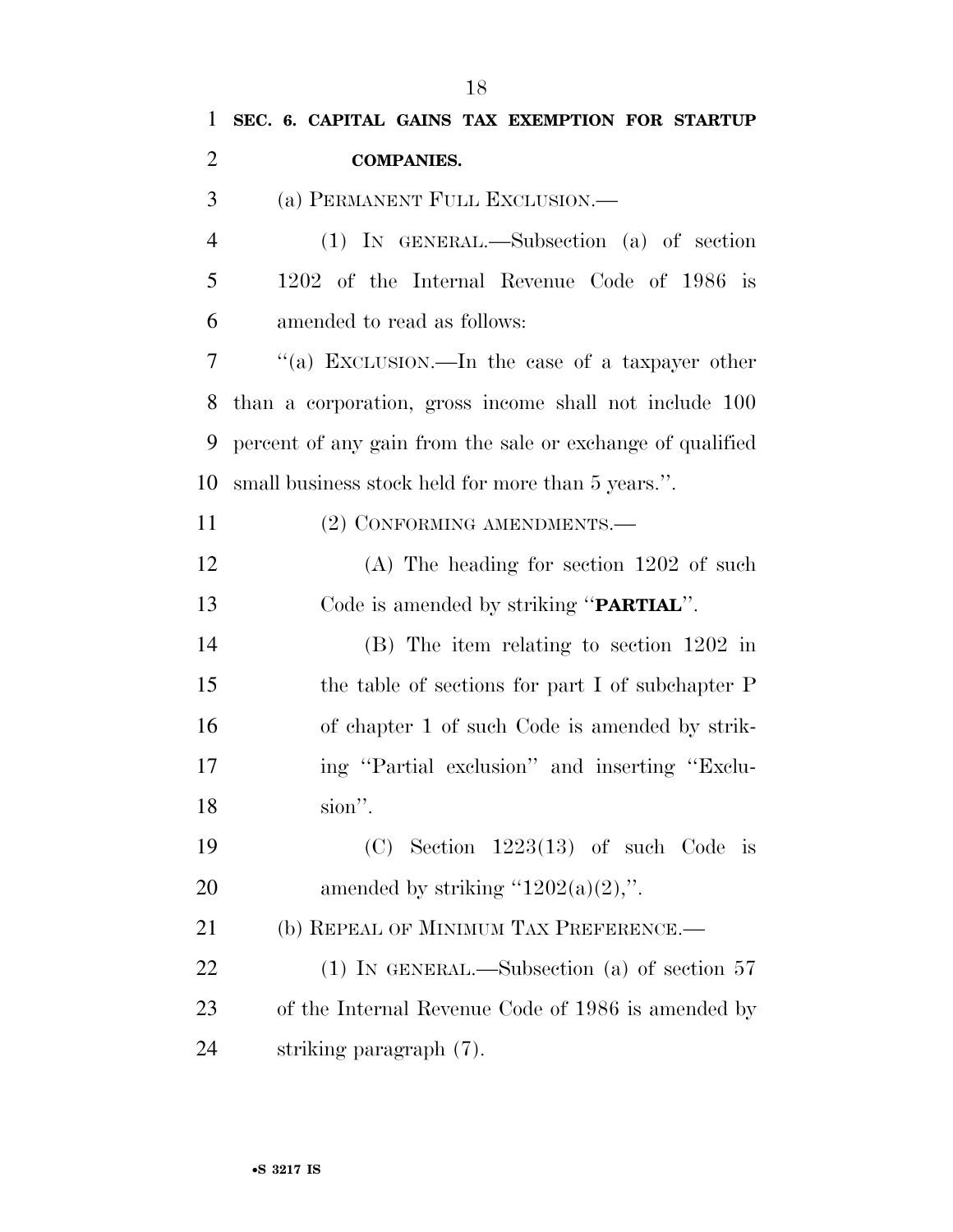| $\mathbf{1}$   | (2) TECHNICAL AMENDMENT.—Subclause (II)                        |
|----------------|----------------------------------------------------------------|
| $\overline{2}$ | of section $53(d)(1)(B)(ii)$ of such Code is amended           |
| 3              | by striking ", $(5)$ , and $(7)$ " and inserting "and $(5)$ ". |
| $\overline{4}$ | (c) REPEAL OF 28 PERCENT CAPITAL GAINS RATE                    |
| 5              | ON QUALIFIED SMALL BUSINESS STOCK.-                            |
| 6              | $(1)$ In GENERAL.—Subparagraph $(A)$ of section                |
| 7              | $1(h)(4)$ of the Internal Revenue Code of 1986 is              |
| 8              | amended to read as follows:                                    |
| 9              | $\lq\lq$ collectibles gain, over".                             |
| 10             | (2) CONFORMING AMENDMENTS.-                                    |
| 11             | $(A)$ Section $1(h)$ of such Code is amended                   |
| 12             | by striking paragraph (7).                                     |
| 13             | $(B)(i)$ Section 1(h) of such Code is amend-                   |
| 14             | ed by redesignating paragraphs $(8)$ , $(9)$ , $(10)$ ,        |
| 15             | $(11), (12),$ and $(13)$ as paragraphs $(7), (8), (9),$        |
| 16             | $(10)$ , $(11)$ , and $(12)$ , respectively.                   |
| 17             | Sections $163(d)(4)(B)$ , $854(b)(5)$ ,<br>(ii)                |
| 18             | $857(c)(2)(D)$ of such Code are each amended                   |
| 19             | by striking "section $1(h)(11)(B)$ " and inserting             |
| 20             | "section $1(h)(10)(B)$ ".                                      |
| 21             | (iii) The following sections of such Code                      |
| 22             | amended by striking "section"<br>each<br>are                   |
| 23             | $1(h)(11)$ " and inserting "section $1(h)(10)$ ":              |
| 24             | (I) Section $301(f)(4)$ .                                      |
| 25             | (II) Section $306(a)(1)(D)$ .                                  |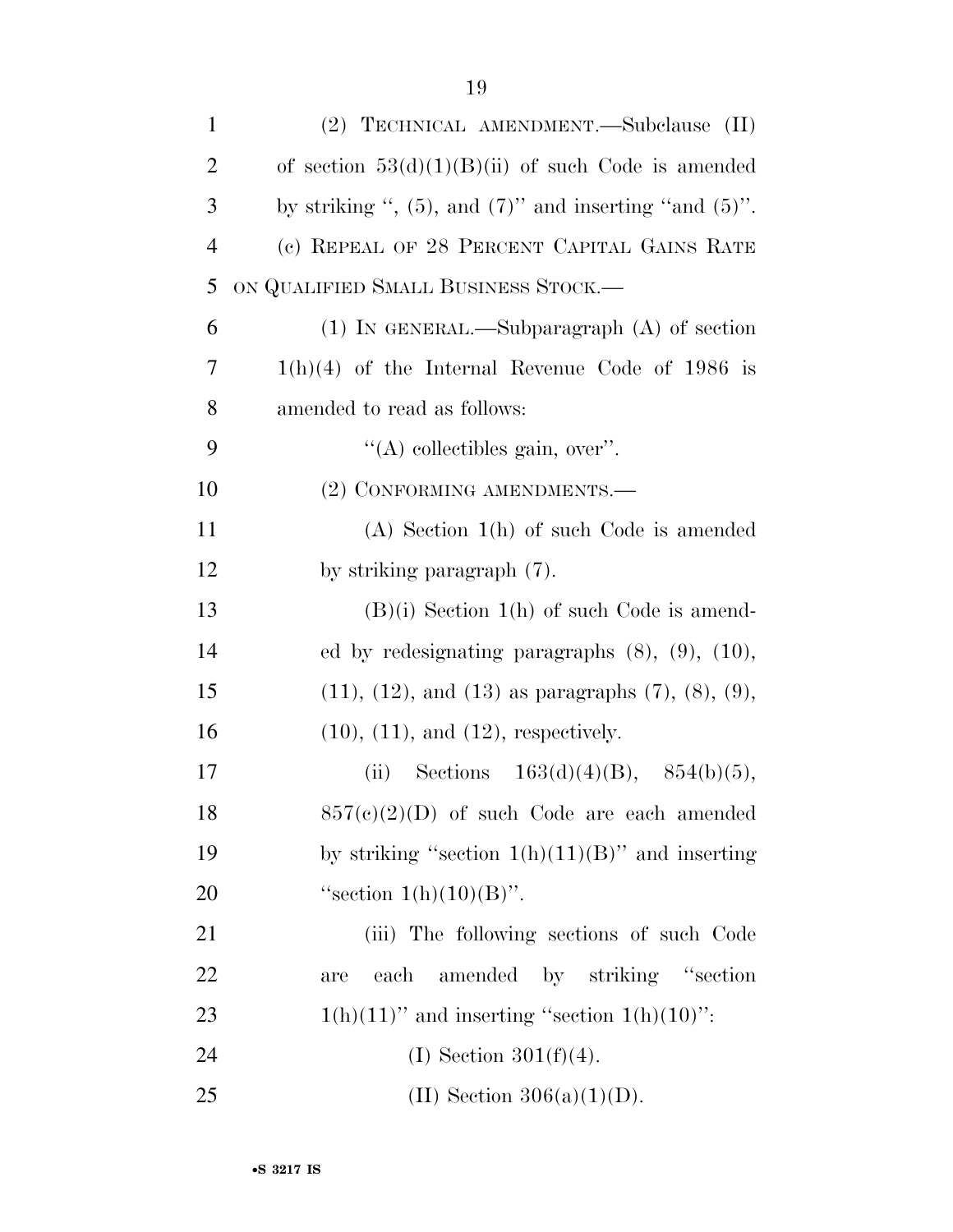| $\mathbf{1}$   | (III) Section $584(c)$ .                                |
|----------------|---------------------------------------------------------|
| $\overline{2}$ | $(IV)$ Section 702 $(a)(5)$ .                           |
| 3              | $(V)$ Section 854(a).                                   |
| $\overline{4}$ | $(VI)$ Section 854(b)(2).                               |
| 5              | (iv) The heading of section $857(c)(2)$ is              |
| 6              | amended by striking " $1(h)(11)$ " and inserting        |
| 7              | " $1(h)(10)$ ".                                         |
| 8              | (d) EFFECTIVE DATE.—The amendments made by              |
| 9              | this section apply to stock acquired after December 31, |
| 10             | 2012.                                                   |
| 11             | SEC. 7. RESEARCH CREDIT FOR STARTUP COMPANIES.          |
| 12             | (a) IN GENERAL.—                                        |
| 13             | (1) IN GENERAL.—Section 41 of the Internal              |
| 14             | Revenue Code of 1986 is amended by adding at the        |
| 15             | end the following new subsection:                       |
| 16             | "(i) TREATMENT OF CREDIT TO QUALIFIED SMALL             |
| 17             | BUSINESSES.-                                            |
| 18             | " $(1)$ IN GENERAL.—For purposes of sub-                |
| 19             | sections (b) and (c) of section 6401, the amount of     |
| 20             | the credit determined under this section which is at-   |
| 21             | tributable to a qualified small business shall be       |
| 22             | treated as a credit allowed under subpart C of part     |
| 23             | IV of subchapter A for the taxable year (and not        |
| 24             | under any other subpart). For purposes of section       |
| 25             | 6425, any amount treated as so allowed shall be         |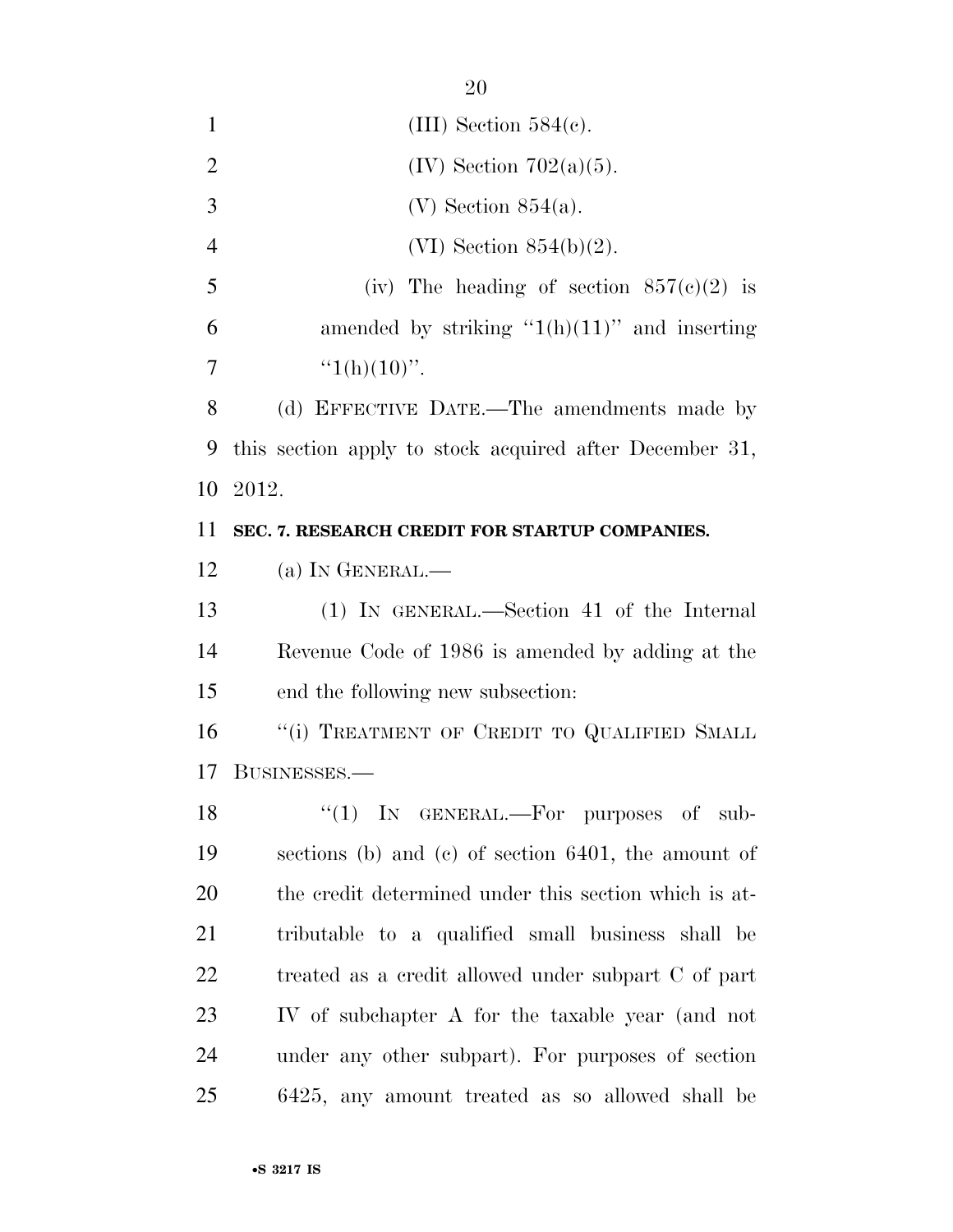| $\mathbf{1}$   | treated as a payment of estimated income tax for        |
|----------------|---------------------------------------------------------|
| $\overline{2}$ | the taxable year.                                       |
| 3              | "(2) PER TAXPAYER LIMITATION.—The amount                |
| $\overline{4}$ | of overpayment by reason of paragraph (1) for any       |
| 5              | qualified small business for any taxable year shall     |
| 6              | not exceed the lesser of-                               |
| $\overline{7}$ | $\lq($ A) \$250,000, or                                 |
| 8              | "(B) 20 percent of the $W-2$ wages (as de-              |
| 9              | fined in section $199(b)(2)$ , determined without       |
| 10             | regard to subparagraphs $(B)$ and $(D)$ thereof)        |
| 11             | of the qualified small business for the taxable         |
| 12             | year.                                                   |
| 13             | "(3) TEMPORAL LIMITATION.—Paragraph $(1)$               |
| 14             | shall not apply with respect to a qualified small busi- |
| 15             | ness if there has been an overpayment by such quali-    |
| 16             | fied small business by reason of paragraph (1) with     |
| 17             | respect to 5 or more preceding taxable years.           |
| 18             | "(4) QUALIFIED SMALL BUSINESS.—For pur-                 |
| 19             | poses of this subsection the term 'qualified small      |
| 20             | business' means, with respect to any taxable year,      |
| 21             | any person if—                                          |
| 22             | $\lq\lq$ the gross receipts (as determined              |
| 23             | under subsection $(c)(7)$ of such person for the        |
| 24             | taxable year is less than $$5,000,000$ , and            |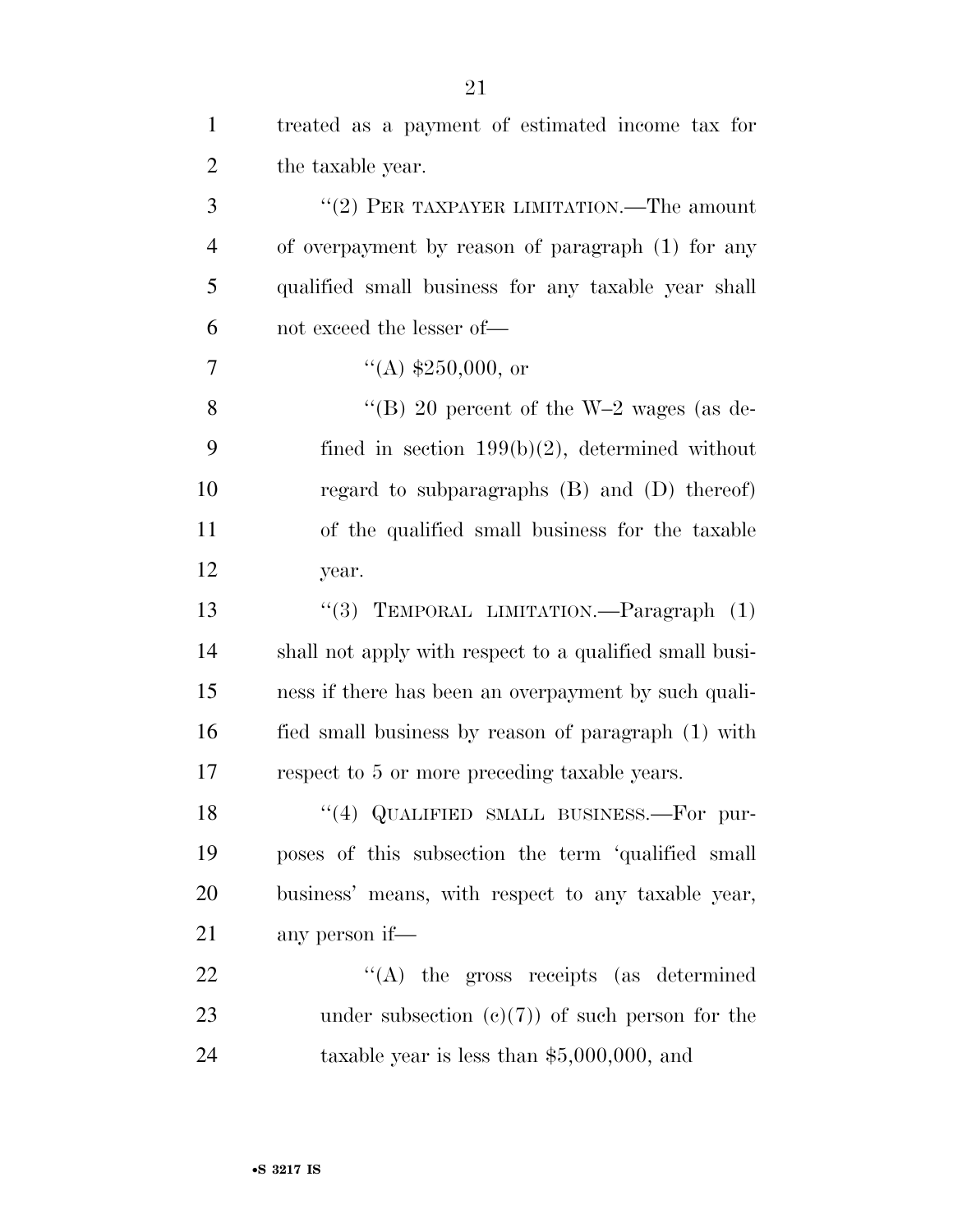| $\mathbf{1}$   | "(B) such person did not have gross re-                 |
|----------------|---------------------------------------------------------|
| $\overline{2}$ | ceipts for any period preceding the 5-taxable-          |
| 3              | year period ending with such taxable year.              |
| $\overline{4}$ | "(5) AGGREGATION RULES.-For purposes of                 |
| 5              | determining the limitation under paragraph (2) and      |
| 6              | determining gross receipts under paragraph $(4)(A)$ ,   |
| $\overline{7}$ | all members of the same controlled group of corpora-    |
| 8              | tions (within the meaning of section $267(f)$ ) and all |
| 9              | persons under common control (within the meaning        |
| 10             | of section $52(b)$ but determined by treating an inter- |
| 11             | est of more than 50 percent as a controlling inter-     |
| 12             | est) shall be treated as 1 person.                      |
| 13             | "(6) REGULATIONS.—The Secretary shall pre-              |
| 14             | scribe such regulations as may be necessary to carry    |
| 15             | out the purposes of this subsection, including—         |
| 16             | $\lq\lq$ regulations to prevent the avoidance           |
| 17             | of the purposes of paragraph $(4)(B)$ through           |
| 18             | the use of successor companies or other means,          |
| 19             | and                                                     |
| 20             | "(B) regulations to minimize compliance                 |
| 21             | and record keeping burdens under this sub-              |
| 22             | section for start-up companies.".                       |
| 23             | (2) CONFORMING AMENDMENTS.-                             |
| 24             | $(A)$ Subsection $(g)$ of section 41 of the In-         |
| 25             | ternal Revenue Code of 1986 is amended by               |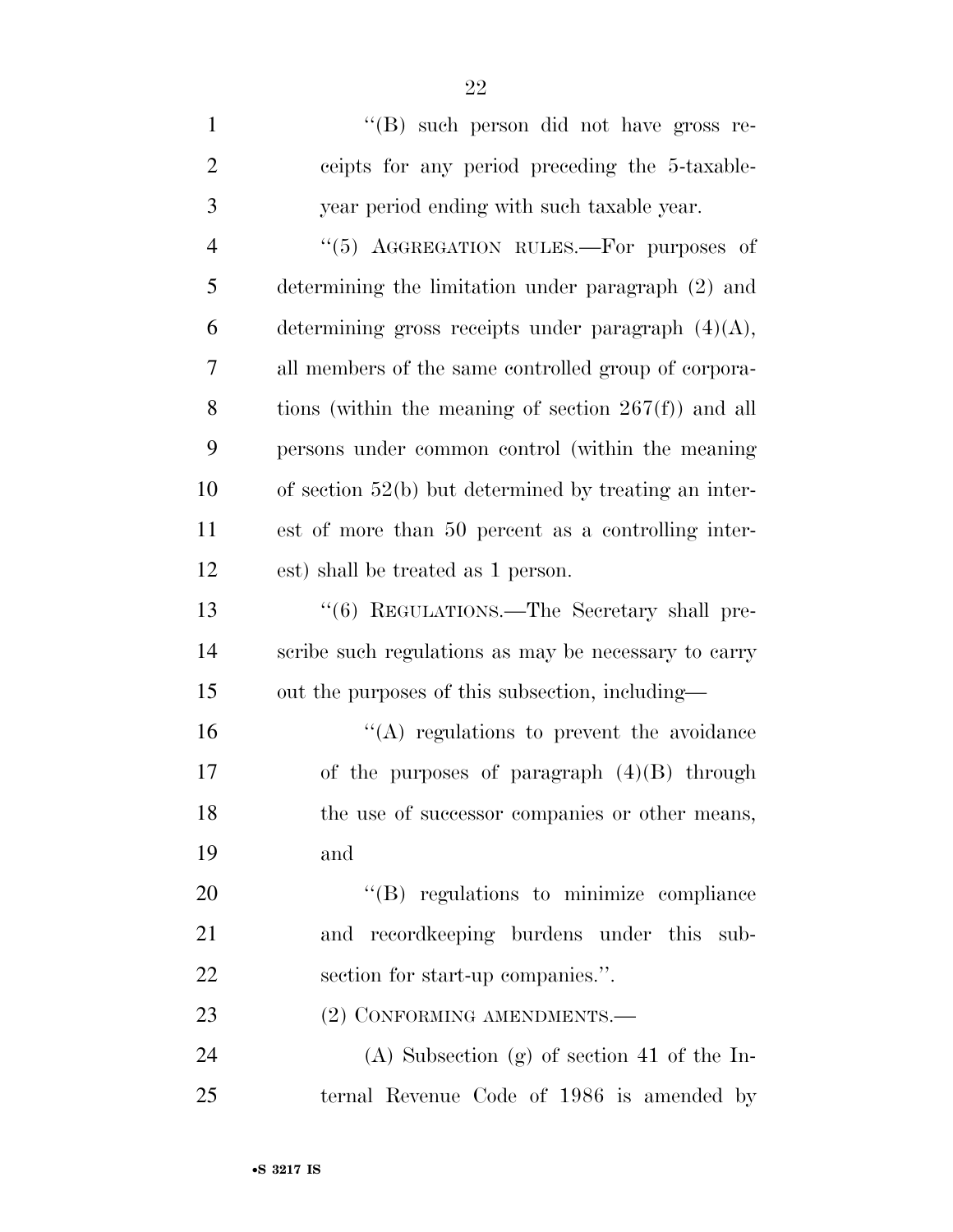adding at the end the following new sentence: 2 <sup>"This subsection shall not apply with respect to"</sup> any amount determined under subsection (a) to which subsection (i) applies.''. 5 (B) Section  $1324(b)(2)$  of title 31, United States Code, is amended by inserting ''41(i),'' 7 after "36A,". (b) EFFECTIVE DATE.—The amendments made by this section shall apply to taxable years beginning after December 31, 2011. **SEC. 8. ACCELERATED COMMERCIALIZATION OF TAX- PAYER-FUNDED RESEARCH.**  (a) DEFINITIONS.—In this section, the following defi- nitions shall apply: (1) COUNCIL.—The term ''Council'' means the Advisory Council on Innovation and Entrepreneur- ship of the Department of Commerce established pursuant to section 25(c) of the Stevenson-Wydler Technology Innovation Act of 1980 (15 U.S.C. 20  $3720(e)$ . 21 (2) EXTRAMURAL BUDGET.—The term "extra- mural budget'' means the sum of the total obliga- tions minus amounts obligated for such activities by employees of the agency in or through Government-owned, Government-operated facilities, except that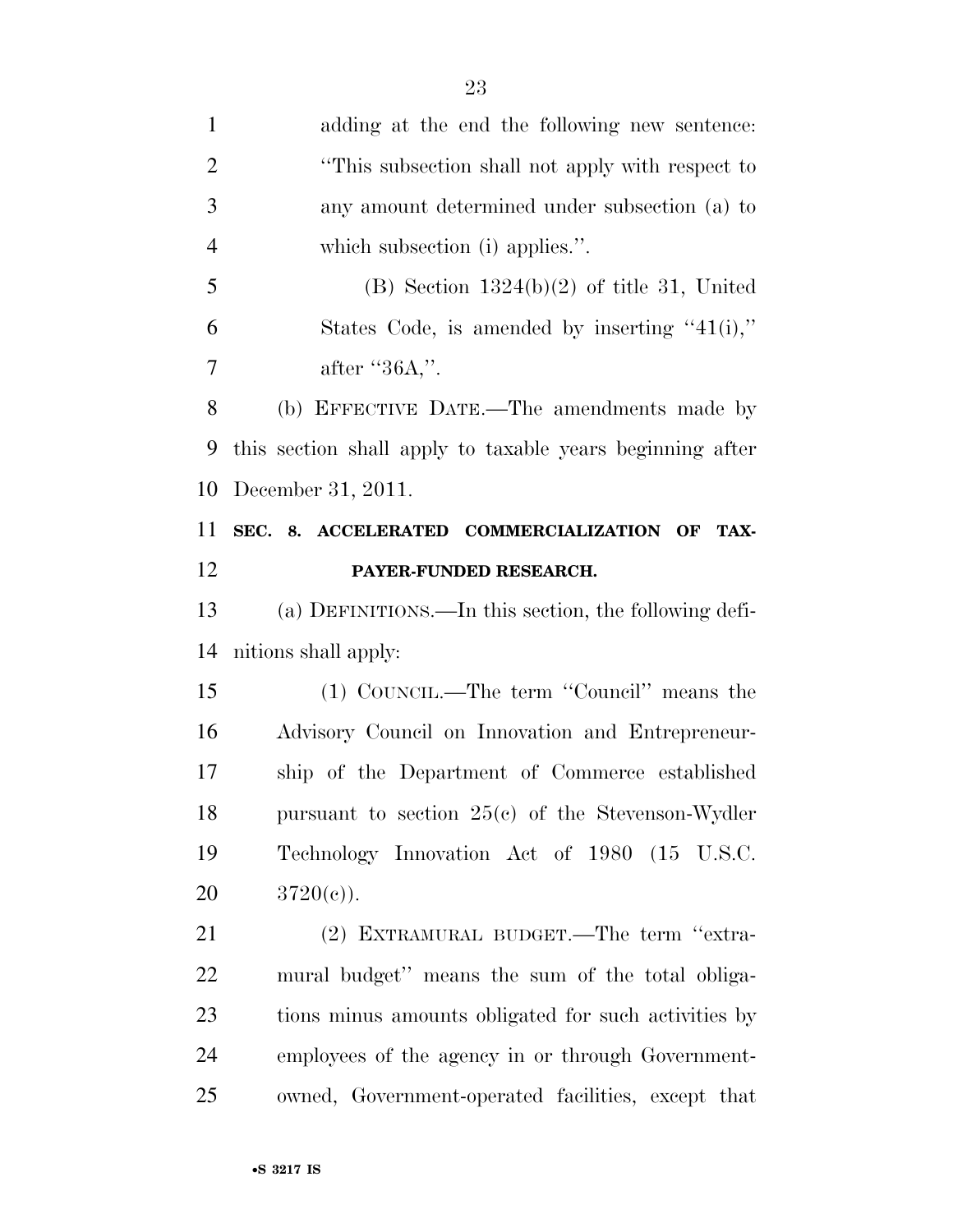| $\mathbf{1}$   | for the Department of Energy it shall not include      |
|----------------|--------------------------------------------------------|
| $\overline{2}$ | amounts obligated for atomic energy defense pro-       |
| 3              | grams solely for weapons activities or for naval reac- |
| $\overline{4}$ | tor programs, and except that for the Agency for       |
| 5              | International Development it shall not include         |
| 6              | amounts obligated solely for general institutional     |
| 7              | support of international research centers or for       |
| 8              | grants to foreign countries.                           |
| 9              | (3) INSTITUTION OF HIGHER EDUCATION.—The               |
| 10             | term "institution of higher education" has the         |
| 11             | meaning given the term in section $101(a)$ of the      |
| 12             | Higher Education Act of 1965 (20 U.S.C. $1001(a)$ ).   |
| 13             | (4) RESEARCH OR RESEARCH AND DEVELOP-                  |
| 14             | MENT.—The term "research" or "research and de-         |
| 15             | velopment" means any activity that is—                 |
| 16             | (A) a systematic, intensive study directed             |
| 17             | toward greater knowledge or understanding of           |
| 18             | the subject studied;                                   |
| 19             | (B) a systematic study directed specifically           |
| 20             | toward applying new knowledge to meet a rec-           |
| 21             | ognized need; or                                       |
| 22             | (C) a systematic application of knowledge              |
| 23             | toward the production of useful materials, de-         |
| 24             | vices, and systems or methods, including design,       |
| 25             | development, and improvement of prototypes             |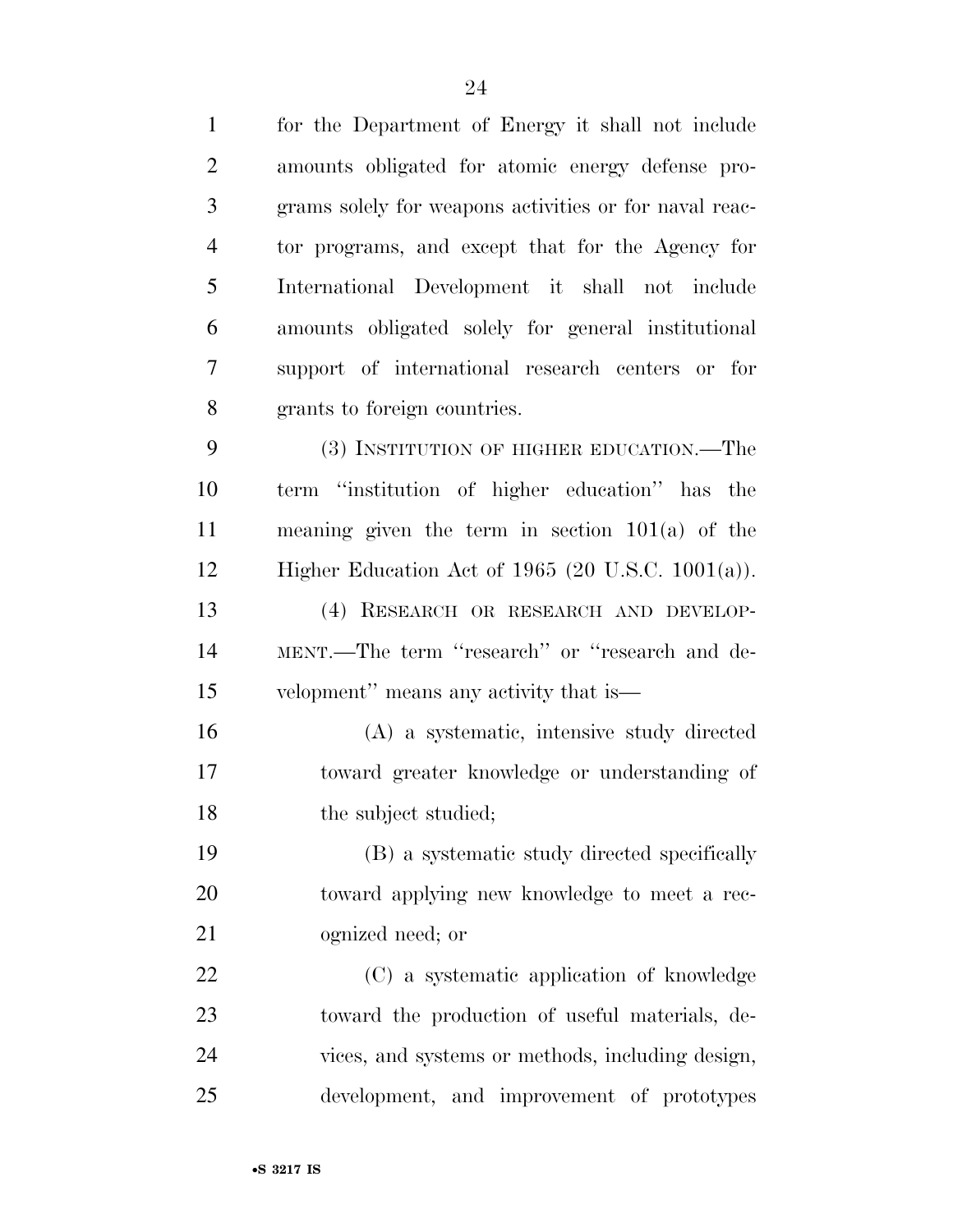| $\mathbf{1}$   | and new processes to meet specific require-          |
|----------------|------------------------------------------------------|
| $\overline{c}$ | ments.                                               |
| 3              | (5) SECRETARY.—The term "Secretary" means            |
| 4              | the Secretary of Commerce.                           |
| 5              | (b) GRANT PROGRAM AUTHORIZED.                        |
| 6              | (1) IN GENERAL.—Each Federal agency that             |
| 7              | has an extramural budget for research or research    |
| 8              | and development that is in excess of $$100,000,000$  |
| 9              | for each of fiscal years 2013 through 2017, shall    |
| 10             | transfer 0.15 percent of such extramural budget for  |
| 11             | each of such fiscal years to the Secretary to enable |
| 12             | the Secretary to carry out a grant program in ac-    |
| 13             | cordance with this subsection.                       |
| 14             | $(2)$ GRANTS.—                                       |
| 15             | (A) AWARDING OF GRANTS.—                             |
| 16             | (i) IN GENERAL.—From funds trans-                    |
| 17             | ferred under paragraph (1), the Secretary            |
| 18             | shall use the criteria developed by the              |
| 19             | Council to award grants to institutions of           |
| 20             | higher education, including consortia of in-         |
| 21             | stitutions of higher education, for initia-          |
| 22             | tives to improve commercialization<br>and            |
| 23             | transfer of technology.                              |
| 24             | (ii) REQUEST FOR PROPOSALS.—Not                      |
| 25             | later than 30 days after the Council sub-            |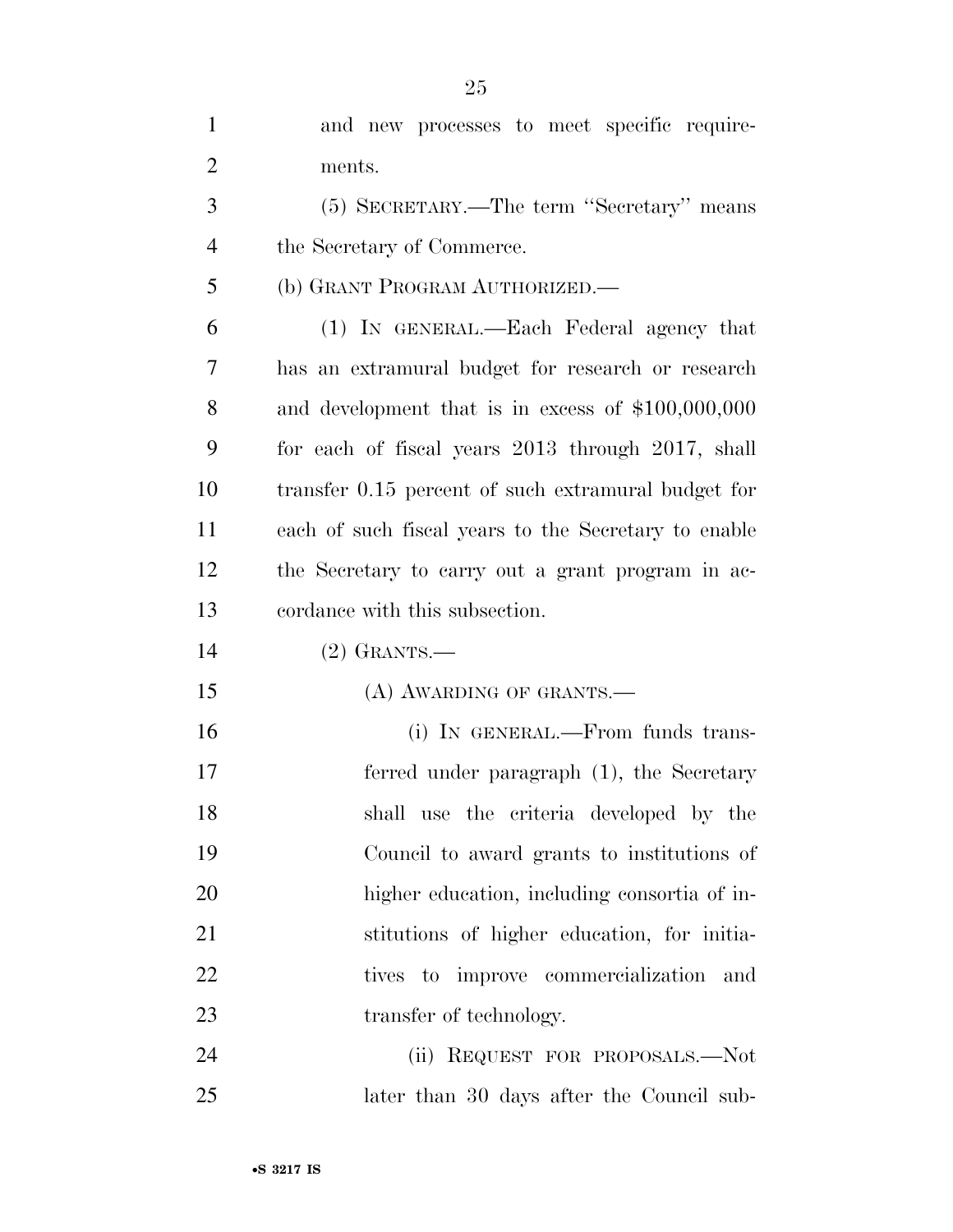| $\mathbf{1}$   | mits the recommendations for criteria to     |
|----------------|----------------------------------------------|
| $\overline{2}$ | the Secretary under subsection $(c)(4)(B)$ , |
| 3              | and annually thereafter for each fiscal year |
| $\overline{4}$ | for which the grant program is authorized,   |
| 5              | the Secretary shall release a request for    |
| 6              | proposals.                                   |
| $\overline{7}$ | (iii) APPLICATIONS.—Each institution         |
| 8              | of higher education that desires to receive  |
| 9              | a grant under this subsection shall submit   |
| 10             | an application to the Secretary not later    |
| 11             | than 90 days after the Secretary releases    |
| 12             | the request for proposals under clause (ii). |
| 13             | (iv) COUNCIL REVIEW.—                        |
| 14             | (I) IN GENERAL.—The Secretary                |
| 15             | shall submit each application received       |
| 16             | under clause (iii) to the Council for        |
| 17             | Council review.                              |
| 18             | (II)<br>RECOMMENDATIONS.—The                 |
| 19             | Council shall review each application        |
| 20             | received under subclause (I) and sub-        |
| 21             | recommendations for grant<br>mit             |
| 22             | awards to the Secretary, including           |
| 23             | funding recommendations for each             |
| 24             | proposal.                                    |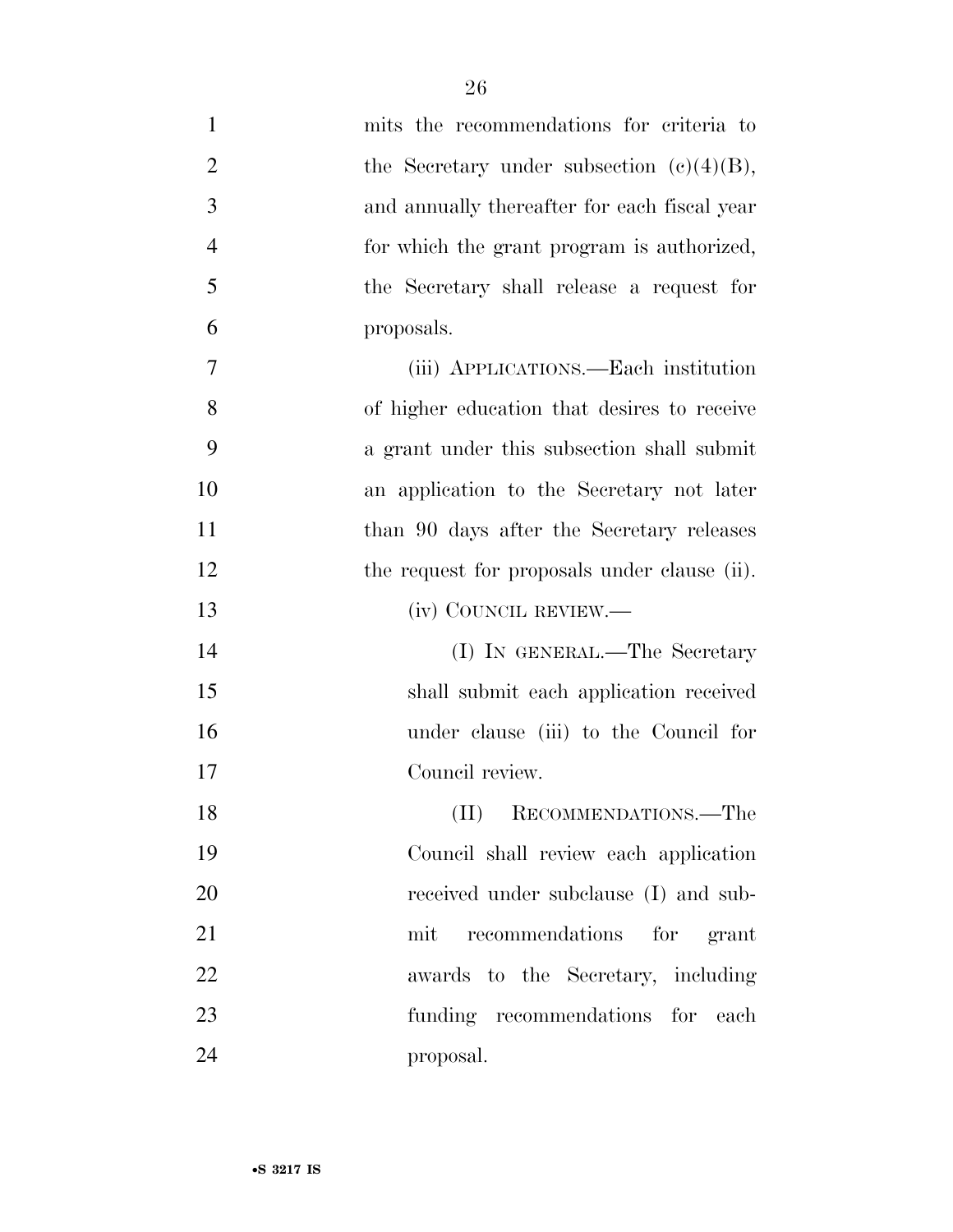| $\mathbf{1}$   | (III) PUBLIC RELEASE.—The                    |
|----------------|----------------------------------------------|
| $\overline{2}$ | Council shall publicly release any rec-      |
| 3              | ommendations made under subclause            |
| $\overline{4}$ | (II).                                        |
| 5              | (IV) CONSIDERATION OF REC-                   |
| 6              | OMMENDATIONS.—In awarding grants             |
| $\overline{7}$ | under this subsection, the Secretary         |
| 8              | shall take into consideration the rec-       |
| 9              | ommendations of the Council under            |
| 10             | subclause $(II)$ .                           |
| 11             | (B)<br>COMMERCIALIZATION CAPACITY            |
| 12             | <b>BUILDING GRANTS.-</b>                     |
| 13             | (i) IN GENERAL.—The Secretary shall          |
| 14             | award grants to support institutions of      |
| 15             | higher education pursuing specific innova-   |
| 16             | tive initiatives to improve an institution's |
| 17             | capacity to commercialize faculty research   |
| 18             | that can be widely adopted if the research   |
| 19             | yields measurable results.                   |
| 20             | CONTENT OF PROPOSALS.-<br>(ii)               |
| 21             | Grants shall be awarded under this sub-      |
| 22             | paragraph to proposals demonstrating the     |
| 23             | capacity for accelerated commercialization,  |
| 24             | proof-of-concept proficiency, and trans-     |
| 25             | lating scientific discoveries and cutting-   |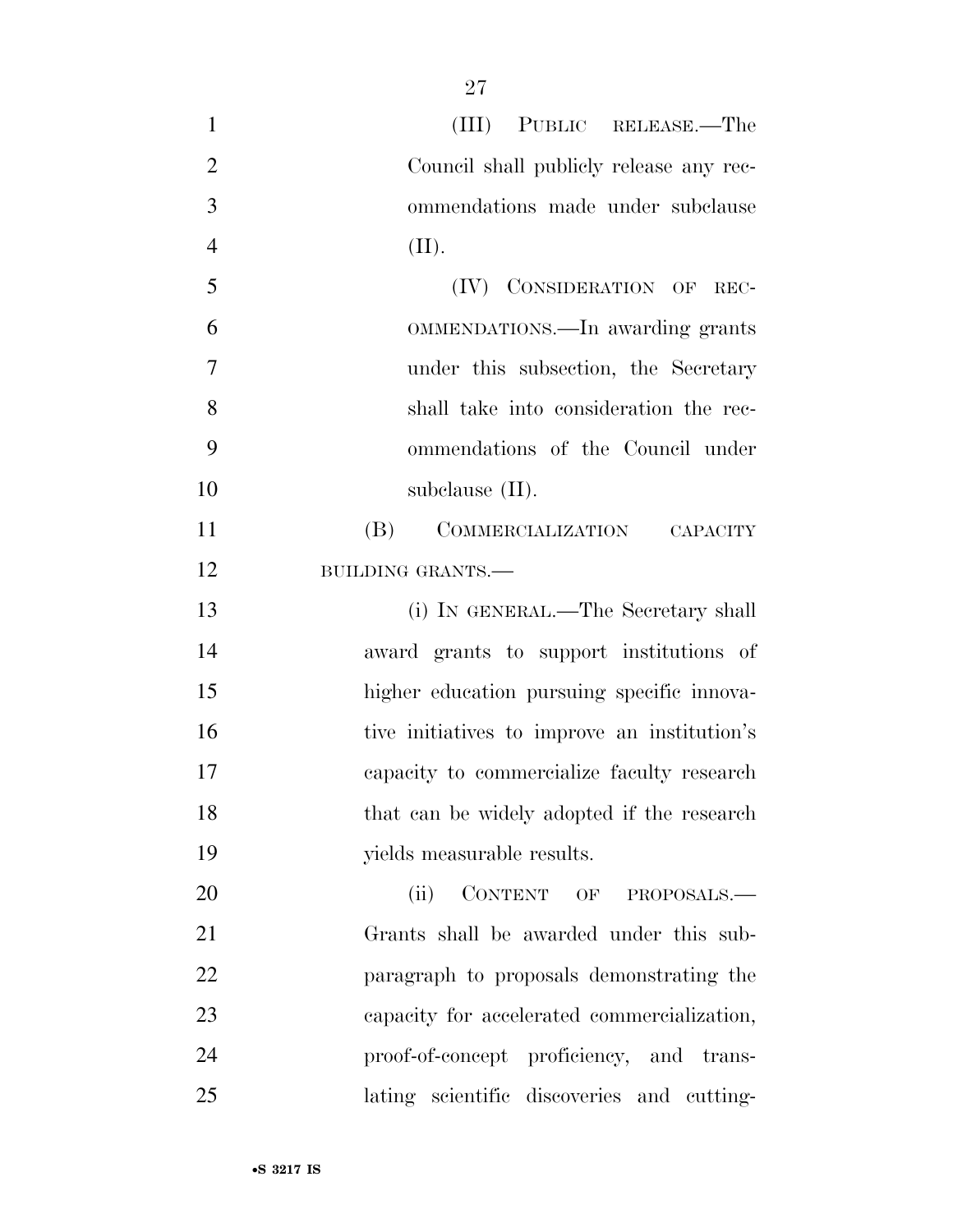| $\mathbf{1}$   | edge inventions into technological innova-              |
|----------------|---------------------------------------------------------|
| $\overline{2}$ | tions and new companies. In particular,                 |
| 3              | grant funds shall seek to support innova-               |
| $\overline{4}$ | tive approaches to achieving these goals                |
| 5              | that can be replicated by other institutions            |
| 6              | of higher education if the innovative ap-               |
| 7              | proaches are successful.                                |
| 8              | (C) COMMERCIALIZATION ACCELERATOR                       |
| 9              | GRANTS.—The Secretary shall award grants to             |
| 10             | support institutions of higher education pur-           |
| 11             | suing initiatives that allow faculty to directly        |
| 12             | commercialize research in an effort to accel-           |
| 13             | erate research breakthroughs. The Secretary             |
| 14             | may prioritize those initiatives that have a man-       |
| 15             | agement structure that encourages collaboration         |
| 16             | between other institutions of higher education          |
| 17             | or other entities with demonstrated proficiency         |
| 18             | in creating and growing new companies based             |
| 19             | on verifiable metrics.                                  |
| 20             | (3) ASSESSMENT OF SUCCESS.—Grants award-                |
| 21             | ed under this subsection shall use criteria for assess- |
| 22             | ing the success of programs through the establish-      |
| 23             | ment of benchmarks.                                     |
| 24             | (4) TERMINATION.—The Secretary shall have               |
| 25             | the authority to terminate grant funding to an insti-   |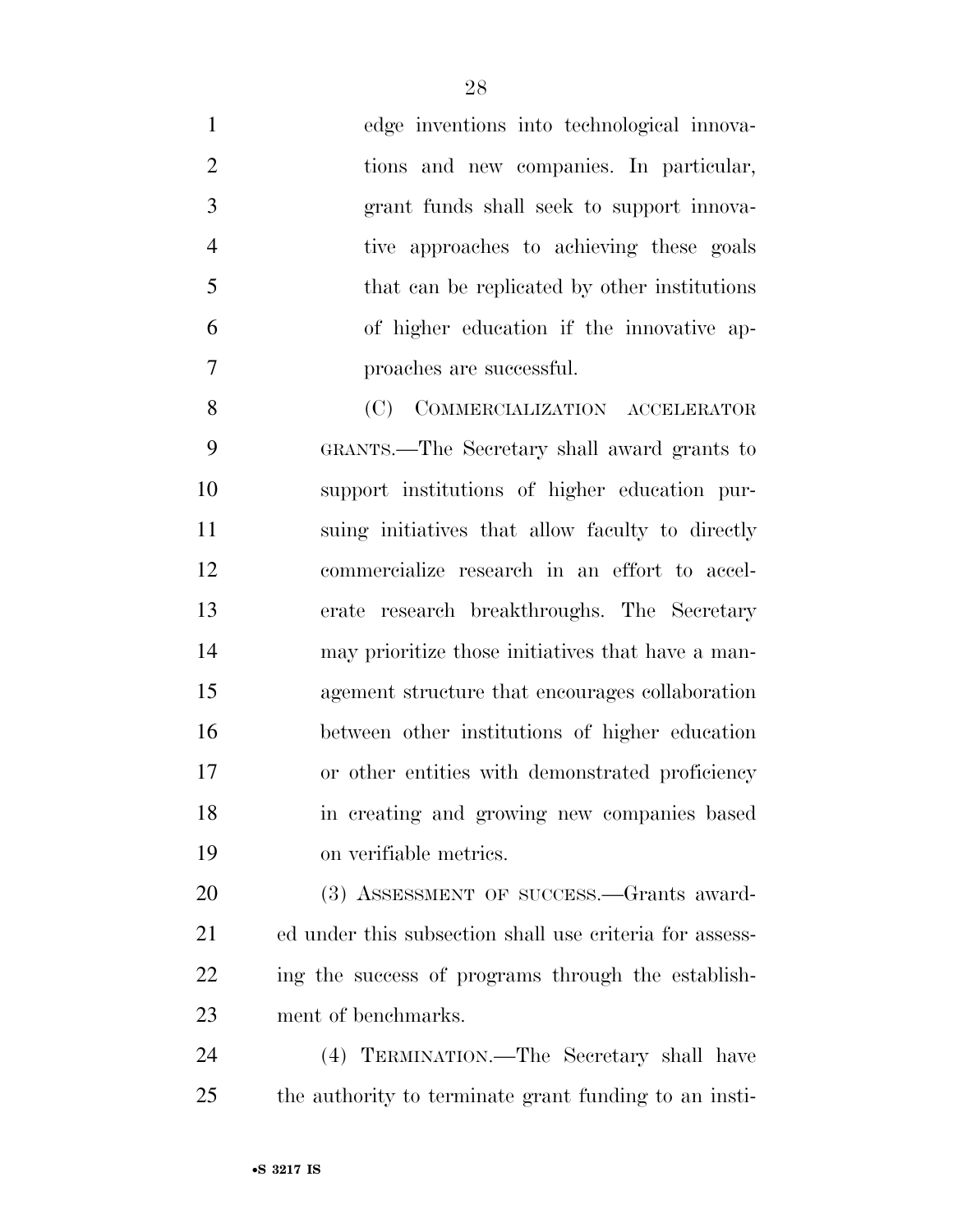tution of higher education in accordance with the process and performance metrics recommended by the Council.

(5) LIMITATIONS.—

5 (A) PROJECT MANAGEMENT COSTS.—A grant recipient may use not more than 10 per- cent of grant funds awarded under this sub- section for the purpose of funding project man-agement costs of the grant program.

 (B) SUPPLEMENT, NOT SUPPLANT.—An institution of higher education that receives a grant under this subsection shall use the grant funds to supplement, and not supplant, non- Federal funds that would, in the absence of such grant funds, be made available for activi-16 ties described in this section.

 (6) UNSPENT FUNDS.—Any funds transferred to the Secretary under paragraph (1) for a fiscal year that are not expended by the end of such fiscal year may be expended in any subsequent fiscal year through fiscal year 2017. Any funds transferred under paragraph (1) that are remaining at the end of the grant program's authorization under this sub- section shall be transferred to the Treasury for def-icit reduction.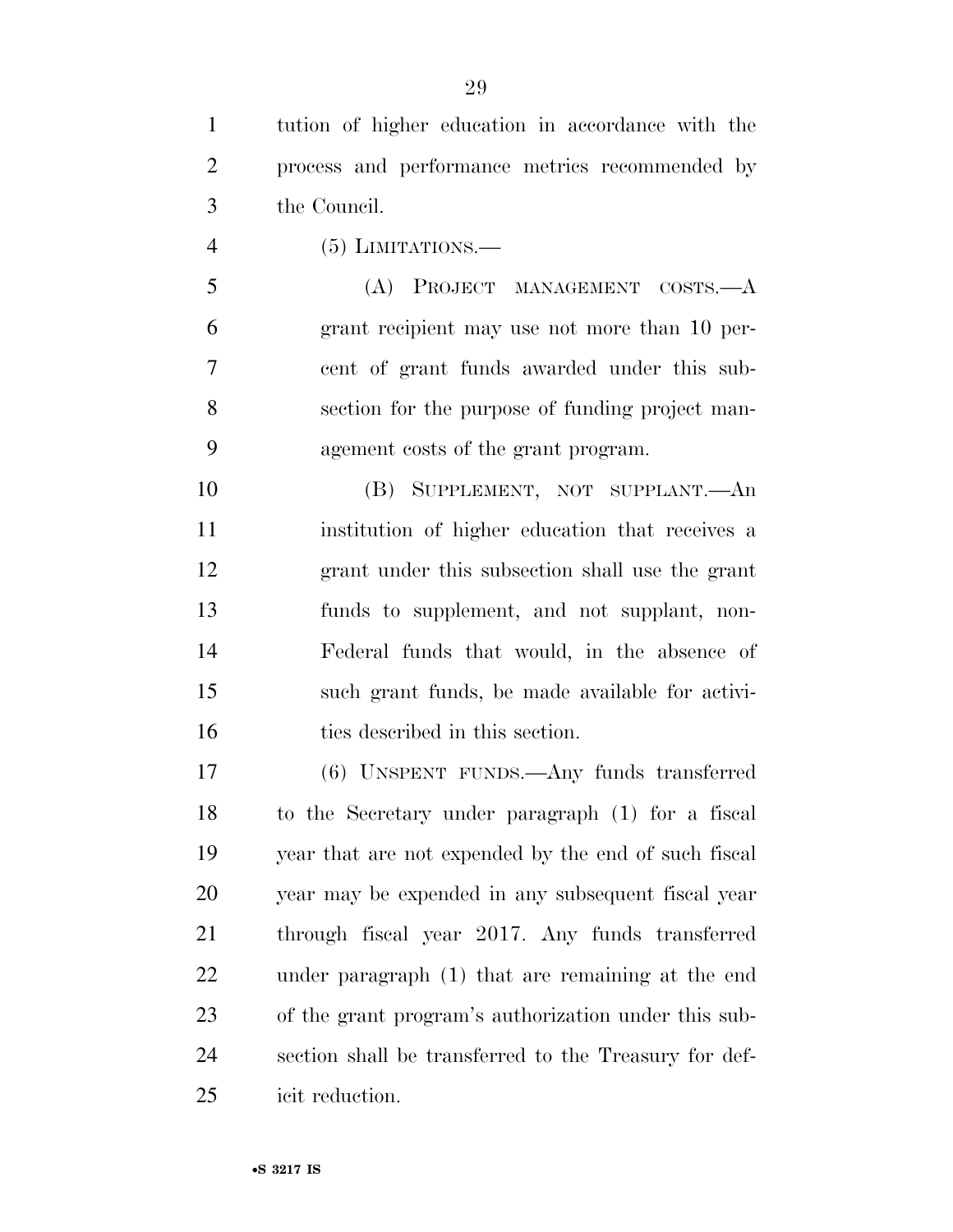|  | $(e)$ COUNCIL.— |
|--|-----------------|
|--|-----------------|

| $\overline{2}$ | $(1)$ IN GENERAL.—Not later than 120 days          |
|----------------|----------------------------------------------------|
| 3              | after the date of the enactment of this Act, the   |
| $\overline{4}$ | Council shall convene and develop recommendations  |
| 5              | for criteria in awarding grants to institutions of |
| 6              | higher education under subsection (b).             |
| 7              | (2) SUBMISSION TO COMMERCE AND PUBLICLY            |
| 8              | RELEASED.—The Council shall—                       |
| 9              | (A) submit the recommendations described           |
| 10             | in subparagraph $(A)$ to the Secretary; and        |
| 11             | (i) release the recommendations to the             |
| 12             | public.                                            |
| 13             | (B) MAJORITY VOTE.—The recommenda-                 |
| 14             | tions submitted by the Council, as described in    |
| 15             | this paragraph, shall be determined by a major-    |
| 16             | ity vote of Council members.                       |
| 17             | (C) PERFORMANCE METRICS.—The Coun-                 |
| 18             | cil shall develop and provide to the Secretary     |
| 19             | recommendations on performance metrics to be       |
| 20             | used to evaluate grants awarded under sub-         |
| 21             | section (b).                                       |
| 22             | $(3)$ EVALUATION.—                                 |
| 23             | (A) IN GENERAL.—Not later than 180                 |
| 24             | days before the date that the grant program        |
| 25             | authorized under subsection (b) expires, the       |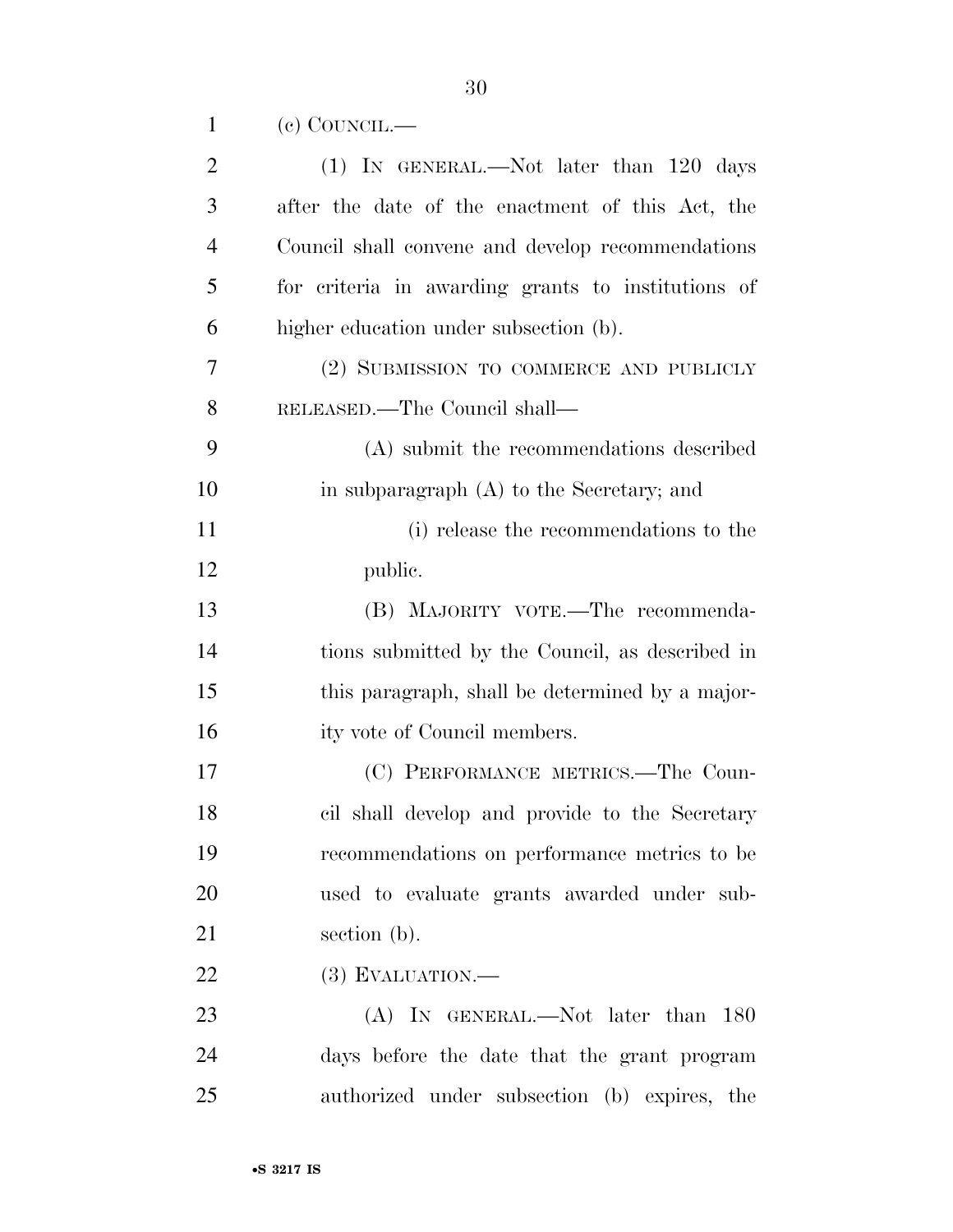| $\mathbf{1}$   | Council shall conduct an evaluation of the effect |
|----------------|---------------------------------------------------|
| $\overline{2}$ | that the grant program is having on accel-        |
| 3              | erating the commercialization of faculty re-      |
| $\overline{4}$ | search.                                           |
| 5              | (B) INCLUSIONS.—The evaluation shall in-          |
| 6              | clude—                                            |
| 7              | (i) the recommendation of the Council             |
| 8              | as to whether the grant program should be         |
| 9              | continued or terminated;                          |
| 10             | (ii) quantitative data related to the ef-         |
| 11             | fect, if any, that the grant program has          |
| 12             | had on faculty research commercialization;        |
| 13             | and                                               |
| 14             | (iii) a description of lessons learned in         |
| 15             | administering the grant program, and how          |
| 16             | those lessons could be applied to future ef-      |
| 17             | forts to accelerate commercialization of          |
| 18             | faculty research.                                 |
| 19             | (C) AVAILABILITY.—Upon completion of              |
| 20             | the evaluation, the evaluation shall be made      |
| 21             | available on a public website and submitted to    |
| 22             | Congress. The Secretary shall notify all institu- |
| 23             | tions of higher education when the evaluation is  |
| 24             | published and how it can be accessed.             |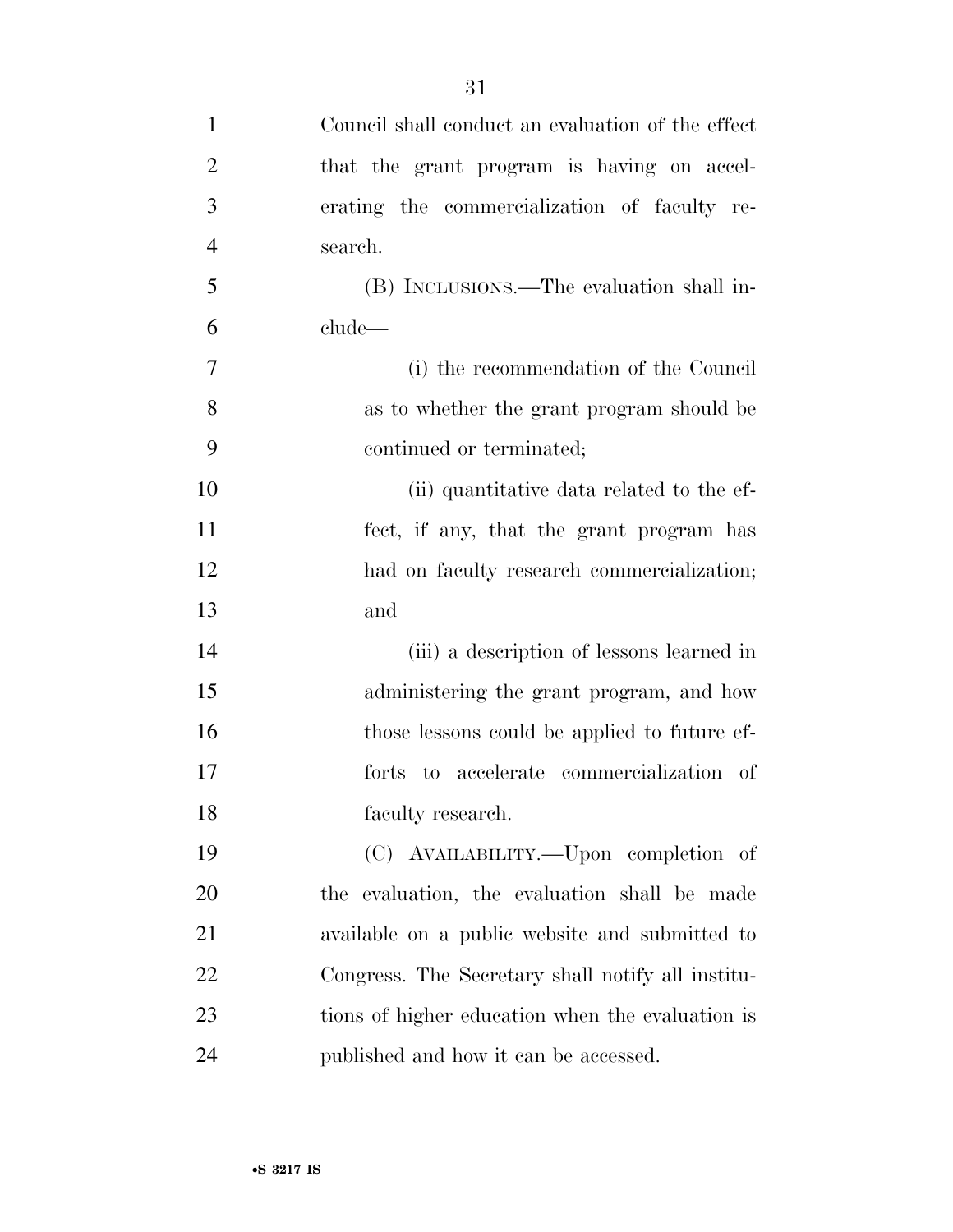(d) CONSTRUCTION.—Nothing in this section may be construed to alter, modify, or amend any provision of chapter 18 of title 35, United States Code (commonly known as the ''Bayh-Dole Act'').

 **SEC. 9. ECONOMIC IMPACT OF MAJOR FEDERAL AGENCY RULES.** 

 Section 553 of title 5, United States Code, is amend-ed by adding at the end the following:

 ''(f) REQUIRED REVIEW BEFORE ISSUANCE OF MAJOR RULES.—

 $\frac{1}{1}$  IN GENERAL.—Before issuing a notice of proposed rulemaking in the Federal Register regard- ing the issuance of a proposed major rule, the head of the Federal agency or independent regulatory agency seeking to issue the rule shall complete a re-view that—

- 17  $\langle (A)$  analyzes the problem that the pro-posed rule intends to address, including—
- 19  $\frac{1}{2}$  the specific market failure, such as externalities, market power, or lack of 21 information, that justifies such rule; or

22  $\frac{1}{2}$   $\frac{1}{2}$   $\frac{1}{2}$   $\frac{1}{2}$  any other specific problem, such as the failures of public institutions, that justifies such rule;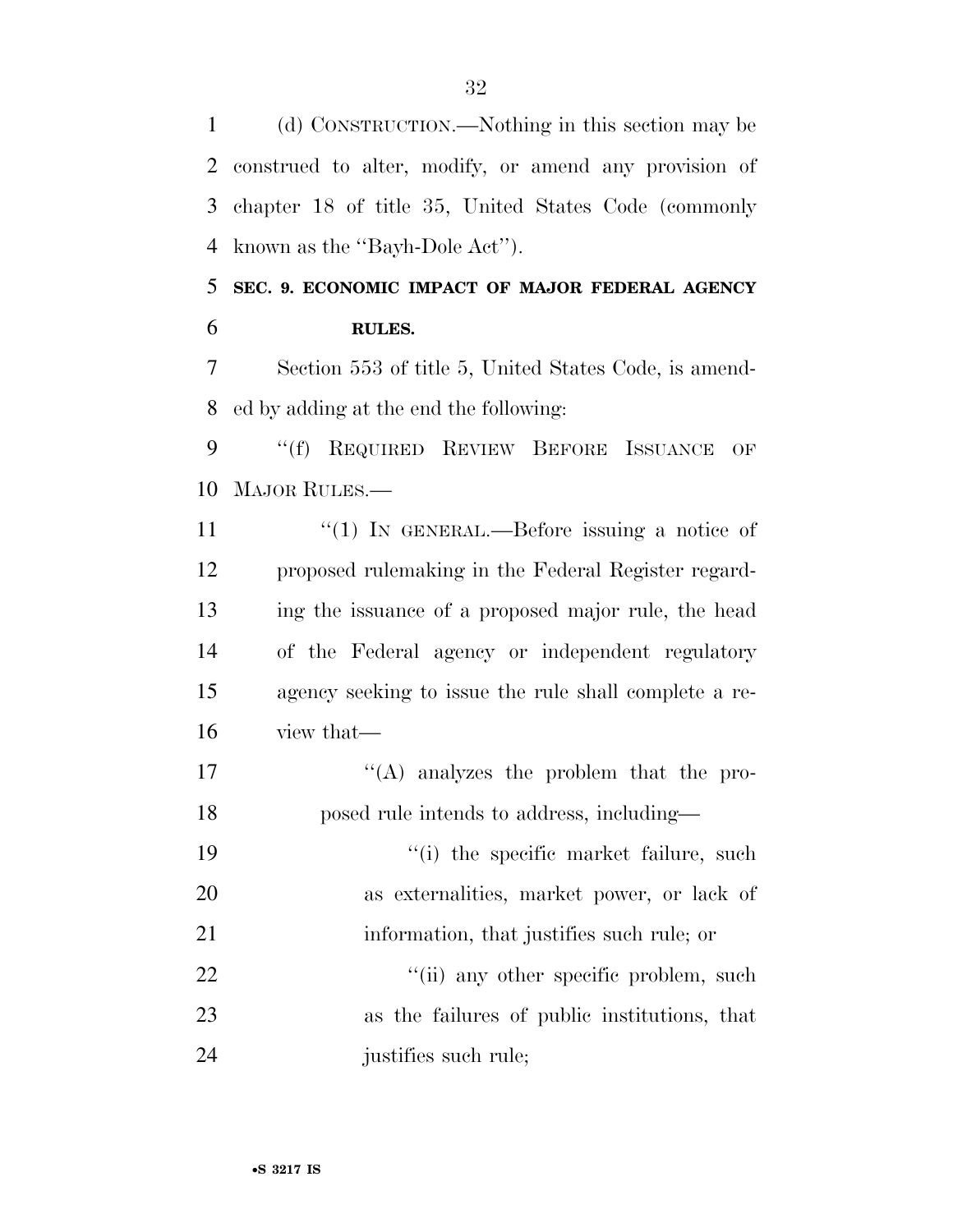| $\mathbf{1}$   | $\lq\lq$ (B) analyzes the expected impact of the   |
|----------------|----------------------------------------------------|
| $\overline{2}$ | proposed rule on the ability of new businesses     |
| 3              | to form and expand;                                |
| $\overline{4}$ | $\cdot$ (C) identifies the expected impact of the  |
| 5              | proposed rule on State, local, and tribal govern-  |
| 6              | ments, including the availability of resources—    |
| 7              | "(i) to carry out the mandates im-                 |
| 8              | posed by the rule on such government enti-         |
| 9              | ties; and                                          |
| 10             | "(ii) to minimize the burdens that                 |
| 11             | uniquely or significantly affect such gov-         |
| 12             | ernmental entities, consistent with achiev-        |
| 13             | ing regulatory objectives;                         |
| 14             | "(D) identifies any conflicting or duplica-        |
| 15             | tive regulations;                                  |
| 16             | $\lq\lq(E)$ determines—                            |
| 17             | "(i) if existing laws or regulations cre-          |
| 18             | ated, or contributed to, the problem that          |
| 19             | the new rule is intended to correct; and           |
| 20             | "(ii) if the laws or regulations re-               |
| 21             | ferred to in clause (i) should be modified         |
| 22             | to more effectively achieve the intended           |
| 23             | goal of the rule; and                              |
| 24             | $\lq\lq(F)$ includes the cost-benefit analysis de- |
| 25             | scribed in paragraph $(2)$ .                       |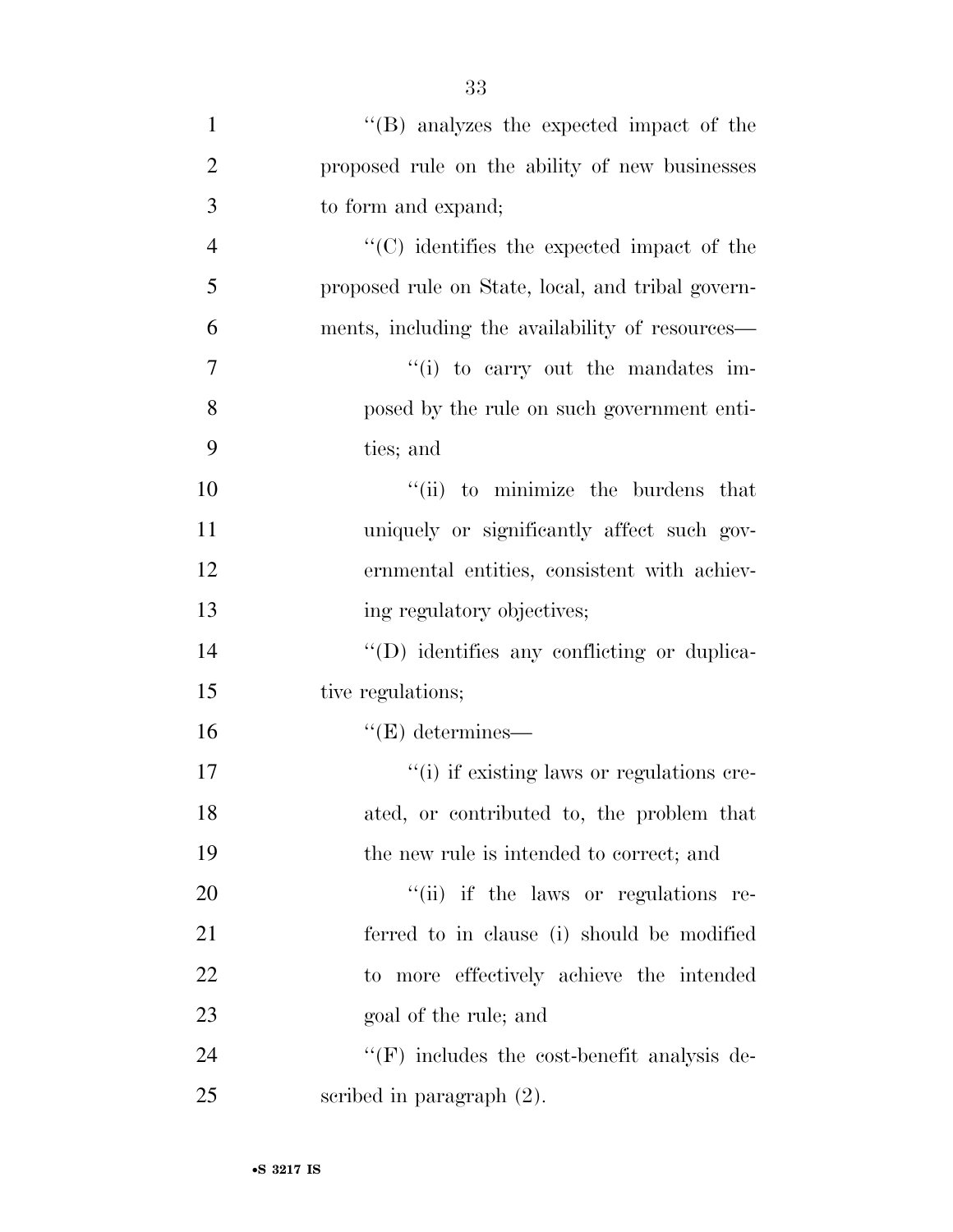| $\mathbf{1}$   | "(2) COST-BENEFIT ANALYSIS.— $A$ cost-benefit       |
|----------------|-----------------------------------------------------|
| $\overline{2}$ | analysis described in this paragraph shall include— |
| 3              | $\lq\lq$ (A)(i) an assessment, including the un-    |
| $\overline{4}$ | derlying analysis, of benefits anticipated from     |
| 5              | the proposed rule, such as—                         |
| 6              | $\lq\lq$ promoting the efficient func-              |
| $\tau$         | tioning of the economy and private mar-             |
| 8              | kets;                                               |
| 9              | "(II) enhancing health and safety;                  |
| 10             | "(III) protecting the natural environ-              |
| 11             | ment; and                                           |
| 12             | $\lq\lq (IV)$ eliminating or reducing dis-          |
| 13             | crimination or bias; and                            |
| 14             | "(ii) the quantification of the benefits de-        |
| 15             | scribed in clause (i), to the extent feasible;      |
| 16             | $\lq\lq(B)(i)$ an assessment, including the un-     |
| 17             | derlying analysis, of costs anticipated from the    |
| 18             | proposed rule, such as—                             |
| 19             | "(I) the direct costs to the Federal"               |
| 20             | Government to administer the rule;                  |
| 21             | $\lq\lq$ (II) the direct costs to businesses        |
| 22             | and others to comply with the rule; and             |
| 23             | "(III) any adverse effects on the effi-             |
| 24             | cient functioning of the economy, private           |
| 25             | markets (including productivity, employ-            |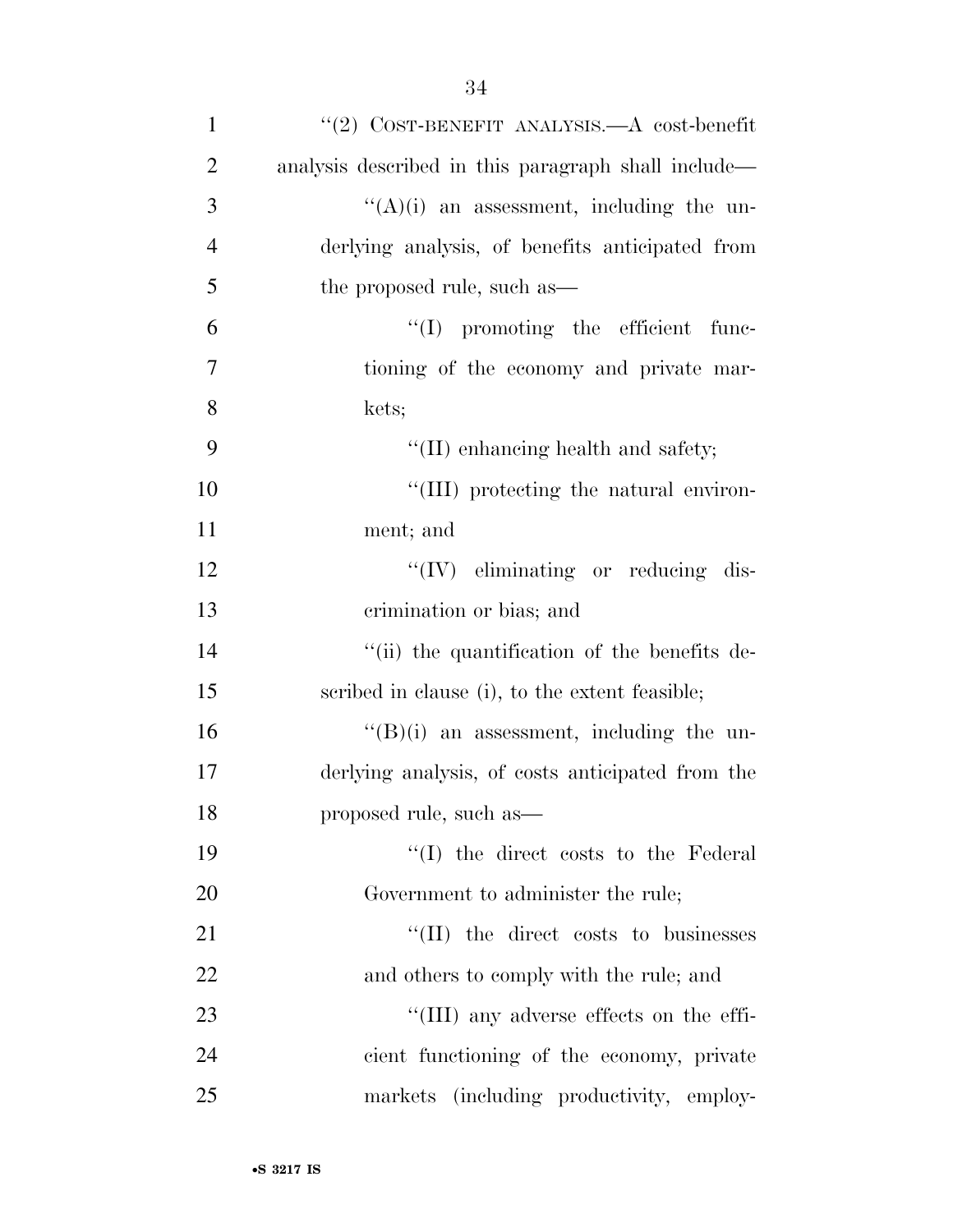| $\mathbf{1}$   | ment, and competitiveness), health, safety,         |
|----------------|-----------------------------------------------------|
| $\overline{2}$ | and the natural environment; and                    |
| 3              | "(ii) the quantification of the costs de-           |
| $\overline{4}$ | scribed in clause (i), to the extent feasible;      |
| 5              | $\lq\lq$ (C)(i) an assessment, including the un-    |
| 6              | derlying analysis, of costs and benefits of poten-  |
| $\overline{7}$ | tially effective and reasonably feasible alter-     |
| 8              | natives to the proposed rule, which have been       |
| 9              | identified by the agency or by the public, in-      |
| 10             | cluding taking reasonably viable nonregulatory      |
| 11             | actions; and                                        |
| 12             | "(ii) an explanation of why the proposed            |
| 13             | rule is preferable to the alternatives identified   |
| 14             | under clause (i).                                   |
| 15             | "(3) REPORT.—Before issuing a notice of pro-        |
| 16             | posed rulemaking in the Federal Register regarding  |
| 17             | the issuance of a proposed major rule, the head of  |
| 18             | the Federal agency seeking to issue the rule shall— |
| 19             | $\lq\lq$ submit the results of the review con-      |
| 20             | ducted under paragraph $(1)$ to-                    |
| 21             | $\lq\lq$ (i) Congress; and                          |
| 22             | "(ii) the Office of Information and                 |
| 23             | Regulatory Affairs in the Office of Man-            |
| 24             | agement and Budget; and                             |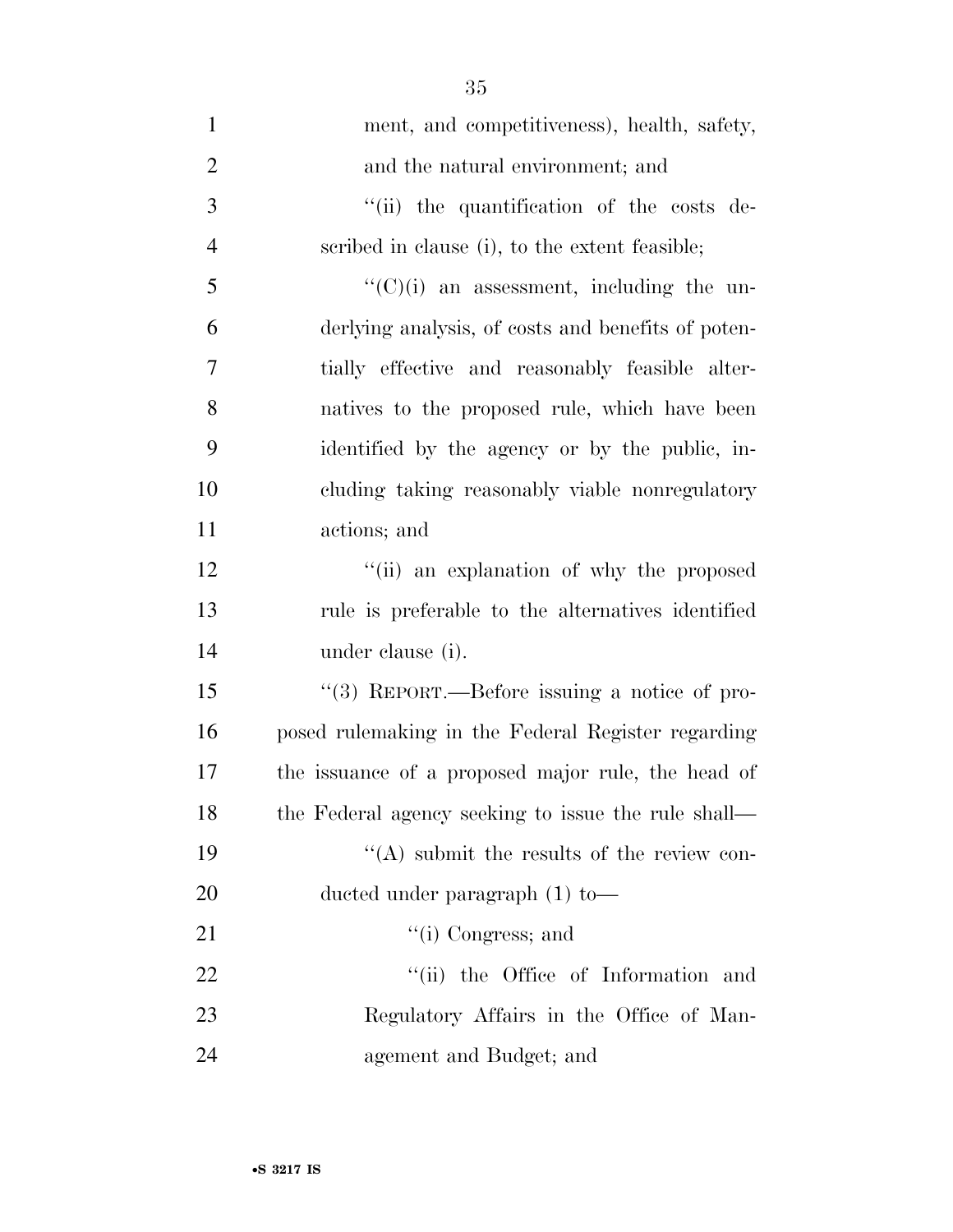1 ''(B) post the results of the review con- ducted under paragraph (1) on a publicly avail-able website.

 ''(4) JUDICIAL REVIEW.—Any determinations made, or other actions taken, by an agency or inde- pendent regulatory agency under this subsection shall not be subject to judicial review.

8 "(5) DEFINED TERM.—In this subsection the term 'major rule' has the meaning given the term in section 804.''.

#### **SEC. 10. BIENNIAL STATE STARTUP BUSINESS REPORT.**

 (a) DATA COLLECTION.—The Secretary of Com- merce shall regularly compile information from each of the 50 States and the District of Columbia on State laws that affect the formation and growth of new businesses within the State or District.

 (b) REPORT.—Not later than 18 months after the date of the enactment of this Act, and every 2 years there- after, the Secretary, using data compiled under subsection (a), shall prepare a report that—

 (1) analyzes the economic effect of State and District laws that either encourage or inhibit busi-ness formation and growth; and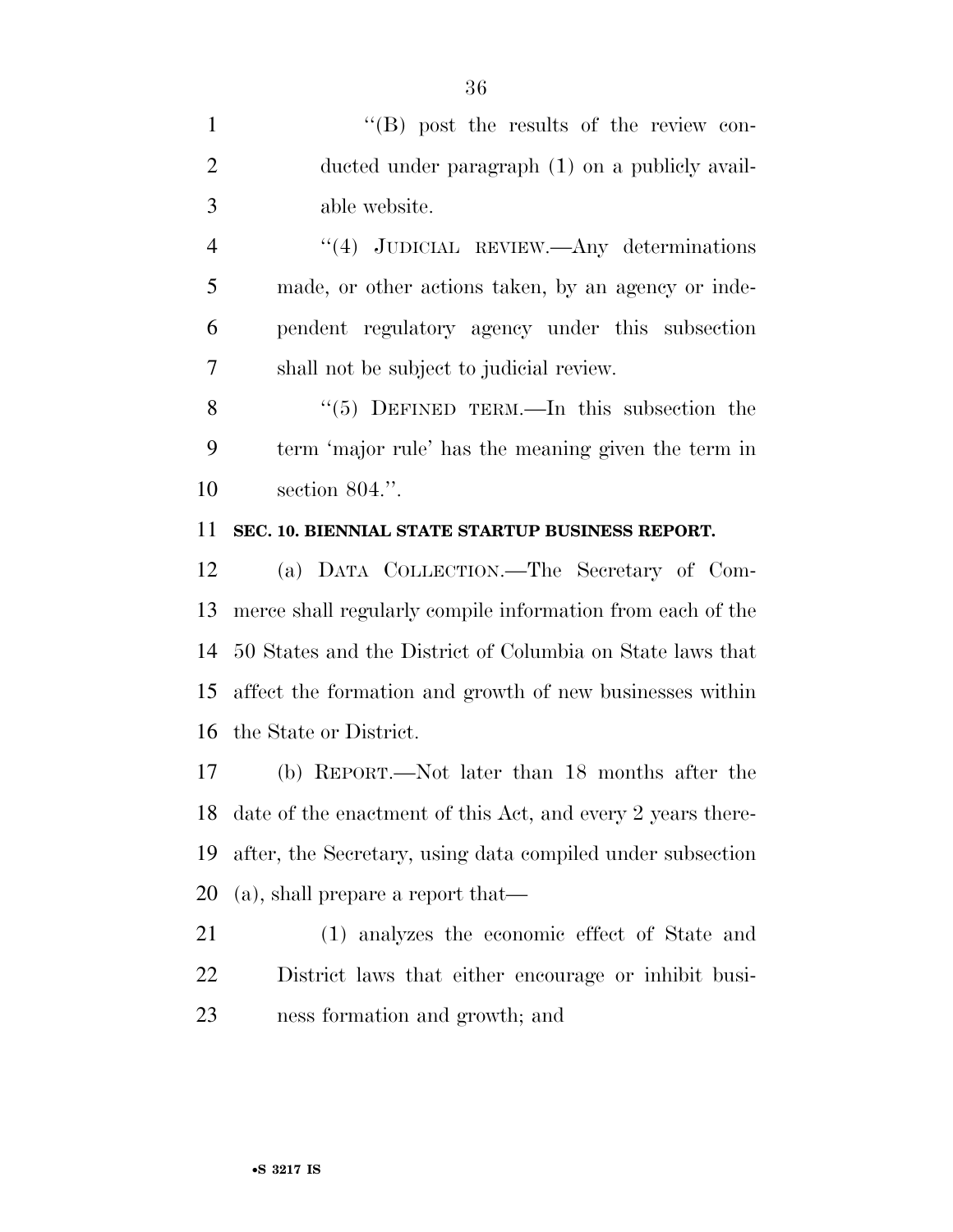| $\mathbf{1}$   | (2) ranks the States and the District based on             |
|----------------|------------------------------------------------------------|
| $\overline{2}$ | the effectiveness with which their laws foster new         |
| 3              | business creation and economic growth.                     |
| $\overline{4}$ | (c) DISTRIBUTION.—The Secretary shall—                     |
| 5              | (1) submit each report prepared under sub-                 |
| 6              | section (b) to Congress; and                               |
| 7              | (2) make each report available to the public on            |
| 8              | the Department of Commerce's website.                      |
| 9              | (d) INCLUSION OF LARGE METROPOLITAN AREAS.—                |
| 10             | Not later than 90 days after the submission of the first   |
| 11             | report under this section, the Secretary of Commerce shall |
| 12             | submit to Congress a study on the feasibility and advis-   |
| 13             | ability of including, in future reports, information about |
| 14             | the effect of local laws and ordinances on the formation   |
| 15             | and growth of new businesses in large metropolitan areas   |
| 16             | within the United States.                                  |
| 17             | (e) AUTHORIZATION OF APPROPRIATIONS.—There                 |
| 18             | are authorized to be appropriated such sums as may be      |
| 19             | necessary to carry out this section.                       |
| 20             | SEC. 11. NEW BUSINESS FORMATION REPORT.                    |
| 21             | (a) IN GENERAL.—The Secretary of Commerce shall            |
|                |                                                            |

 regularly compile quantitative and qualitative information on businesses in the United States that are not more than 1 year old.

(b) DATA COLLECTION.—The Secretary shall—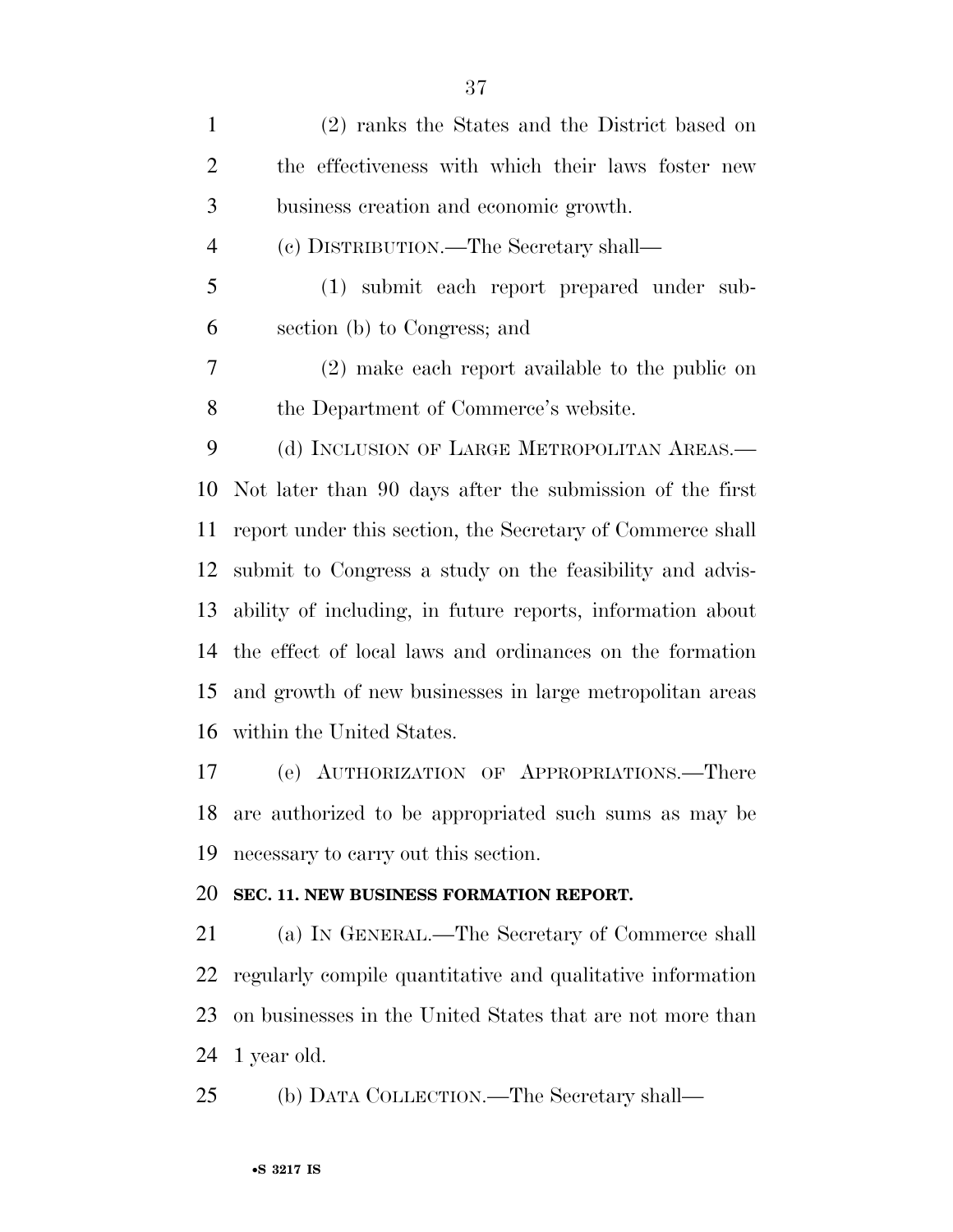(1) regularly compile information from the Bu- reau of the Census' business register on new busi-ness formation in the United States; and

 (2) conduct quarterly surveys of business own- ers who start a business during the 1-year period ending on the date on which such survey is con- ducted to gather qualitative information about the factors that influenced their decision to start the business.

 (c) RANDOM SAMPLING.—In conducting surveys under subsection (b)(2), the Secretary may use random sampling to identify a group of business owners who are representative of all the business owners described in sub-14 section  $(b)(2)$ .

 (d) BENEFITS.—The Secretary shall inform business owners selected to participate in a survey conducted under this section of the benefits they would receive from partici-pating in the survey.

 (e) VOLUNTARY PARTICIPATION.—Business owners selected to participate in a survey conducted under this section may decline to participate without penalty.

 (f) REPORT.—Not later than 18 months after the date of the enactment of this Act, and every 3 months thereafter, the Secretary shall use the data compiled under subsection (b) to prepare a report that—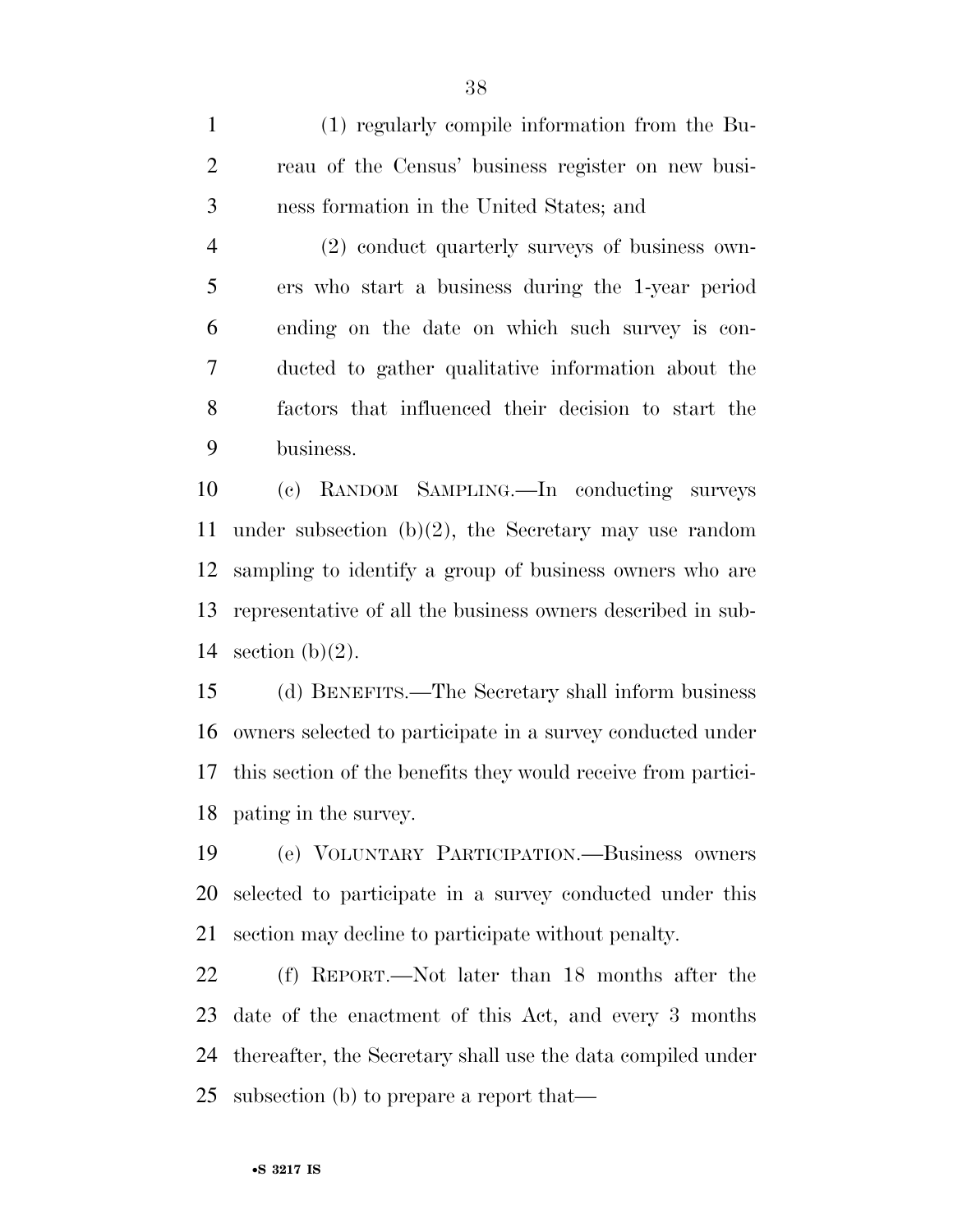| $\mathbf{1}$   | (1) lists the aggregate number of new busi-                  |
|----------------|--------------------------------------------------------------|
| $\overline{2}$ | nesses formed in the United States;                          |
| 3              | $(2)$ lists the aggregate number of persons em-              |
| $\overline{4}$ | ployed by new businesses formed in the United                |
| 5              | States;                                                      |
| 6              | (3) analyzes the payroll of new businesses                   |
| $\overline{7}$ | formed in the United States;                                 |
| 8              | (4) summarizes the data collected under sub-                 |
| 9              | section (b); and                                             |
| 10             | (5) identifies the most effective means by which             |
| 11             | government officials can encourage the formation             |
| 12             | and growth of new businesses in the United States.           |
| 13             | (g) DISTRIBUTION.—The Secretary shall—                       |
| 14             | (1) submit each report prepared under sub-                   |
| 15             | section (f) to Congress; and                                 |
| 16             | (2) make each report available to the public on              |
| 17             | the Department of Commerce's website.                        |
| 18             | (h) AUTHORIZATION OF APPROPRIATIONS.-There                   |
| 19             | are authorized to be appropriated such sums as may be        |
| 20             | necessary to carry out this section.                         |
| 21             | SEC. 12. RESCISSION OF UNSPENT FEDERAL FUNDS.                |
| 22             | (a) IN GENERAL.—Notwithstanding any other provi-             |
| 23             | sion of law, of all available unobligated funds for fiscal   |
|                | 24 year 2012, the amount necessary to carry out this Act and |
|                |                                                              |